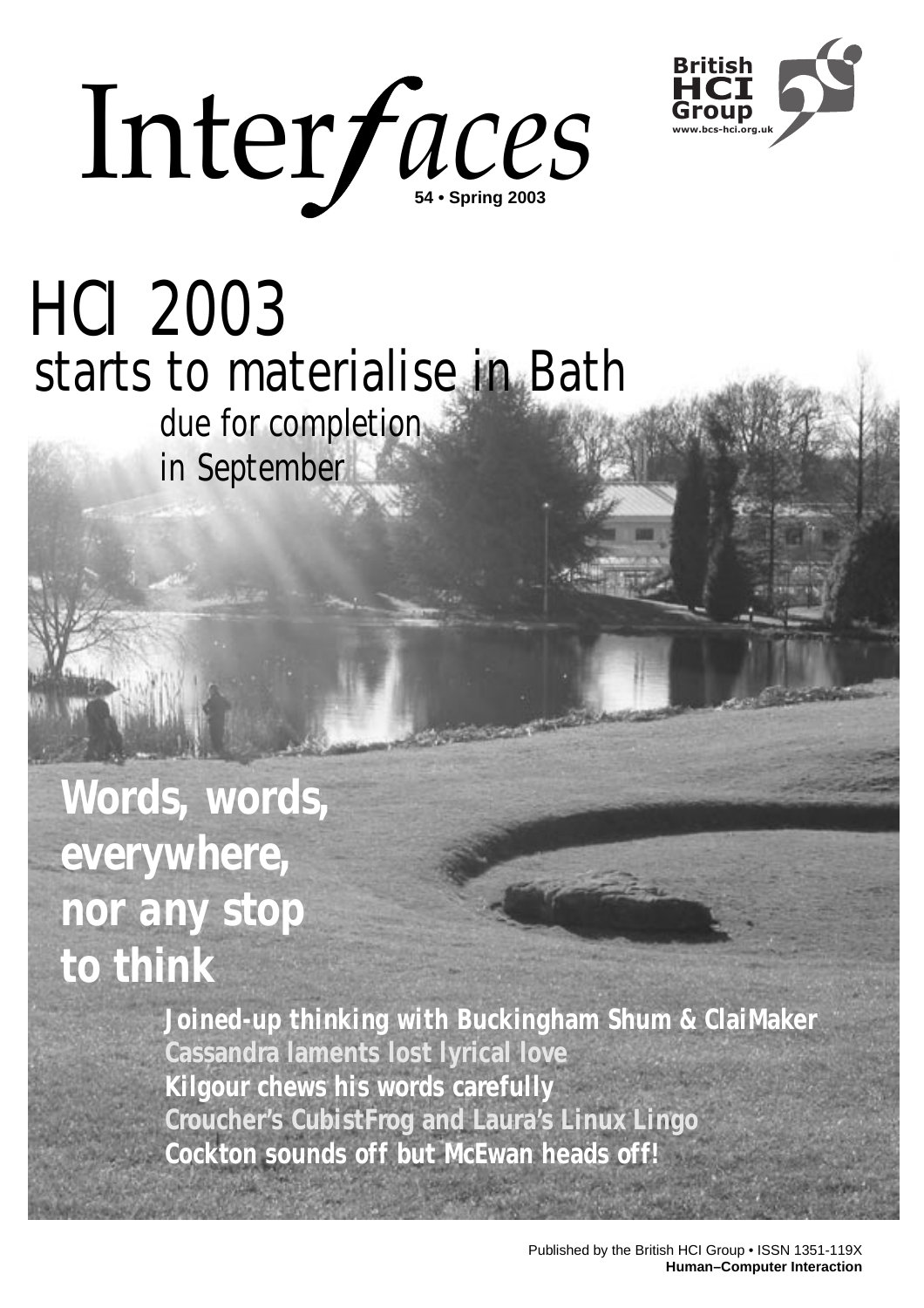# **contents**

- **2 View from the Chair**
- **3 Editorial**
- **4 ClaiMaker: A semantic web tool for modelling, analysing and visualizing HCI literature Simon Buckingham Shum**
- **5** *Deflections* **Product Recall Gilbert Cockton**
- **6 CubistFrog.com: an Adventure in Information Architecture Tom Croucher**
- **7 A Bluffer's Guide to Linux Laura Cowen**
- **8 Conference Report: NordiCHI 2002 N Bryan-Kinns and F Hamilton**
- **10 BHCIG Reports**
- **11 Conference Preview: HCI 2003 Tom McEwan**
- **12 HCI Educators' Heads North Sandra Cairncross**
- **14 The Cassandra Column**
- **15 Workshop Report: HCT 2002 Barbara Crossouard**
- **17 My PhD Stavros Kammas**
- **18 Vet's column Alistair Kilgour**
- **20 Book Reviews**
- **25 The Brits are Coming Gilbert Cockton**
- **26 Profile Tom McEwan**
- **28 HCI Executive Contact list**

# View from the Chair

#### **Drop the red pants and lose the red faces?**

Will we ever drop our red UserMan overpants and don professional attire? Will we take pride in HCI methods that demonstrably deliver across product contexts? Can we drop the matching red faces when confident predictions about designs fail to materialise in use? We will not, unless we take HCI methods seriously and create better methods through research, and monitor and improve methods in practice.

Developing professionalism is a key goal for the British HCI Group, an inclusive group that seeks effective interactions between educators, researchers and practitioners. Indeed, I can think of no true profession without such a virtuous stakeholder triangle.

Without research, a profession cannot develop. Without education, it cannot endure. Without practitioners, there is simply no profession.

Practitioners are thus absolutely necessary, but they are not sufficient. Without close co-operation with educators and researchers, professions ossify and die out as trade unions of vested interests.

Today, there are only HCI specialists and no professionals. No professional body currently accredits and polices practice (just calling ourselves 'professionals' is silly). There may never be an HCI profession. Instead, existing professional bodies such as the British Computer Society, the Ergonomics Society or the British Psychological Society may agree on mutually recognised specialist accreditation.

Does it matter whether we become HCI professionals or accredited specialists? Many of us already are professional members of the BCS, ES, BPS or whatever. Do we need two professions and dual allegiances, or do we need additional specialist qualifications that provide appropriate assurances for clients, customers and (ultimately) users?

Either way, a body of knowledge has to be mastered, demonstrated, and continuously updated. Mastery of knowledge is necessary, but not sufficient. We must also demonstrate effective competencies, or knowledge remains utterly academic, in the pejorative sense. But this is not the only sense of academic.

There is the positive sense of mastering a subject and supporting inspired students in their own mastery of the subject, of extending and repairing a body of knowledge, and of applying knowledge in practice in a way that commands respect from full-time practitioners. So, once again, only an inclusive group can develop accreditation for HCI specialists.

> **Gilbert Cockton** Gilbert.Cockton@sunderland.ac.uk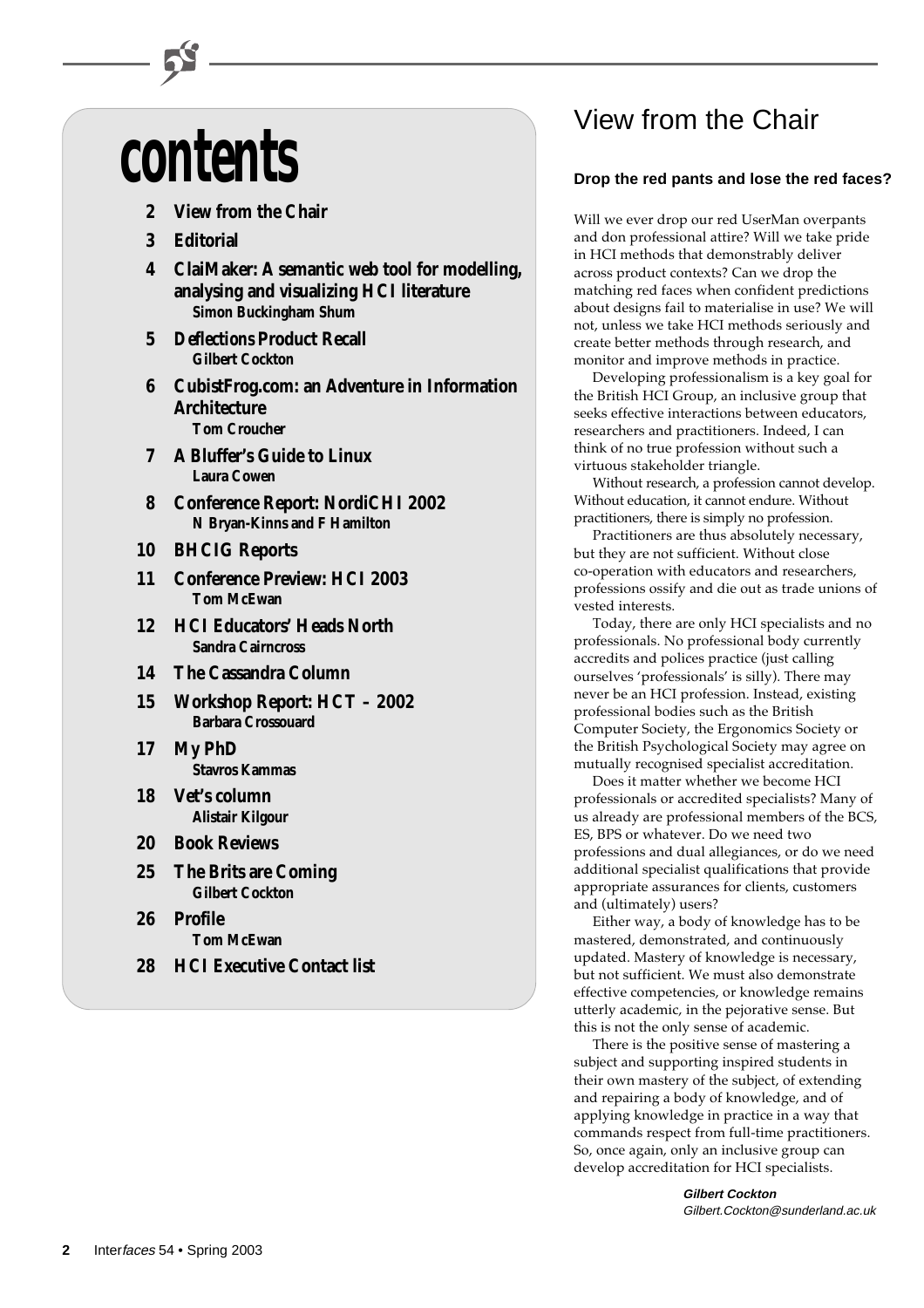# **Editorial**

The power of words is a running theme throughout this issue – though we seem to have more pictures and diagrams than ever before! Several are of Bath and its campus, which will host a great HCI2003 in September.

After too long an absence from these pages, Simon Buckingham Shum returns with details of what he's been up to. The ClaiMaker project threatens to allow us to comprehend what people mean when they write and cite. As Cassandra's spiky attack, on the unusability of some academic literature, displays, this is not a moment too soon. In what he threatens to be the last of his Veteran's Columns (cue write-in campaign) Alistair Kilgour also thinks about what some of the HCI vocabulary actually signifies, and muses on the effectiveness of words as we try to communicate across disciplines and with normal people.

Never neglectful of the acerbic capabilities of prose, bodyline bowler Gilbert Cockton lobs in a couple of short pieces in his usual irrepressible style. Hopefully these will provoke a storm of letters and emails, with which to fill the next issue.

Words are the currency of conferences, of course, and this time of year always supplies a rich collection of conference and workshop reports and previews. But these are not merely prosaic! Bryan-Kinns & Hamilton report on the madness in Aarhus – telepresent lamps, bicycle wheelies and multisensory seedpods are but a few of the non-text interfaces. Cairncross earns her first centrefold, previewing the forthcoming HCI Educators' in Edinburgh at the end of March. This two-day workshop is for anyone interested in the HCI capabilities of graduates. There are some excellent

undergrads coming through: Tom Croucher presents a student's eye view of information architecture – a notion too often neglected and that could only help the poor benighted nomadic workers that Stavros Kammas hopes to help through his PhD. Barbara Crossouard has a detailed review of the HCT Workshop at Sussex where a number of other doctoral students presented and discussed their work. Xristine has outdone herself once more with a bumper crop of seven book reviews.

Laura Cowen increases our vocabularies with her bluffer's guide to Linux. You will shortly be name-dropping distros around your colleagues with a kernel of accuracy. I'm pleased to welcome Laura as Deputy Editor for this issue, not least because that means she'll be doing my job from the next issue. It's hard to believe that three years have passed since Janet Finlay passed the job on to me, I've had such a great time. But issues 42-54 of Interfaces would have been full of typos, poorly laid out and ill-structured had it not been for the professional skills of Fiona Dix, and they would have had no content were it not for the contributing editors, including Xristine, Alistair Kilgour, Martha Hause, Alan Dix and Alex Dixon (who edited issue 50 in my absence), and of course the dozens of individual writers. Thank you all.

So that's it for now from me in this role – I remain as BHCIG communications chair – coordinating this publication, UsabilityNews, the website, mailing lists and future channels. Thank you for reading, and Alan's given me, on page 26, the last (ahem) word!

> **Tom McEwan** retiring editor

### **RIGHT TO REPLY**

Make Interfaces interactive! We invite you to have your say in response to issues raised in Interfaces or to comment on any aspect of HCI that interests you. Submissions should be short and concise (500 words or less) and, where appropriate, should clearly indicate the article being responded to. Please send all contributions to the Editor.

**To receive your own copy** of Interfaces, join the British HCI Group by filling in the form on page 27 and sending it to the address given.

#### **NEXT ISSUE**

Interfaces welcomes submissions on any HCIrelated topic, including articles, opinion pieces, book reviews and conference reports. The next deadline is **15 April**, but don't wait till then – we look forward to hearing from you.

with thanks to commissioning editors:

Deputy Editor: Laura Cowen

Vet's Column: Alistair Kilgour, alistair@realaxis.co.uk Book Reviews: Xristine Faulkner, Xristine@sbu.ac.uk My PhD: Martha Hause, m.l.hause@open.ac.uk Profile: Alan Dix, alan@hcibook.com

Deadline for issue 55 is **15 April 2003**. Deadline for issue 56 is **15 July 2003**. Electronic versions are preferred: RTF, plain text or MS Word, via electronic mail or FTP (mail fiona@hiraeth.com for FTP address) or on Mac, PC disks; but copy will be accepted on paper or fax.

**Send to: Interfaces, c/o Laura Cowen, Mail Point 095, IBM United Kingdom Laboratories, Hursley Park, Winchester Hampshire, SO21 2JN**

**Tel: +44 (0)1962 815622; Email: laurajcowen@yahoo.co.uk**

**and** copy email submissions **to Fiona Dix, Interfaces production editor; email: fiona@hiraeth.com**

PDFs of Interfaces issues 35–53 can be found on the B-HCI-G web site, [www.bcs-hci.org.uk/interfaces.html](http://www.bcs-hci.org.uk/interfaces.html)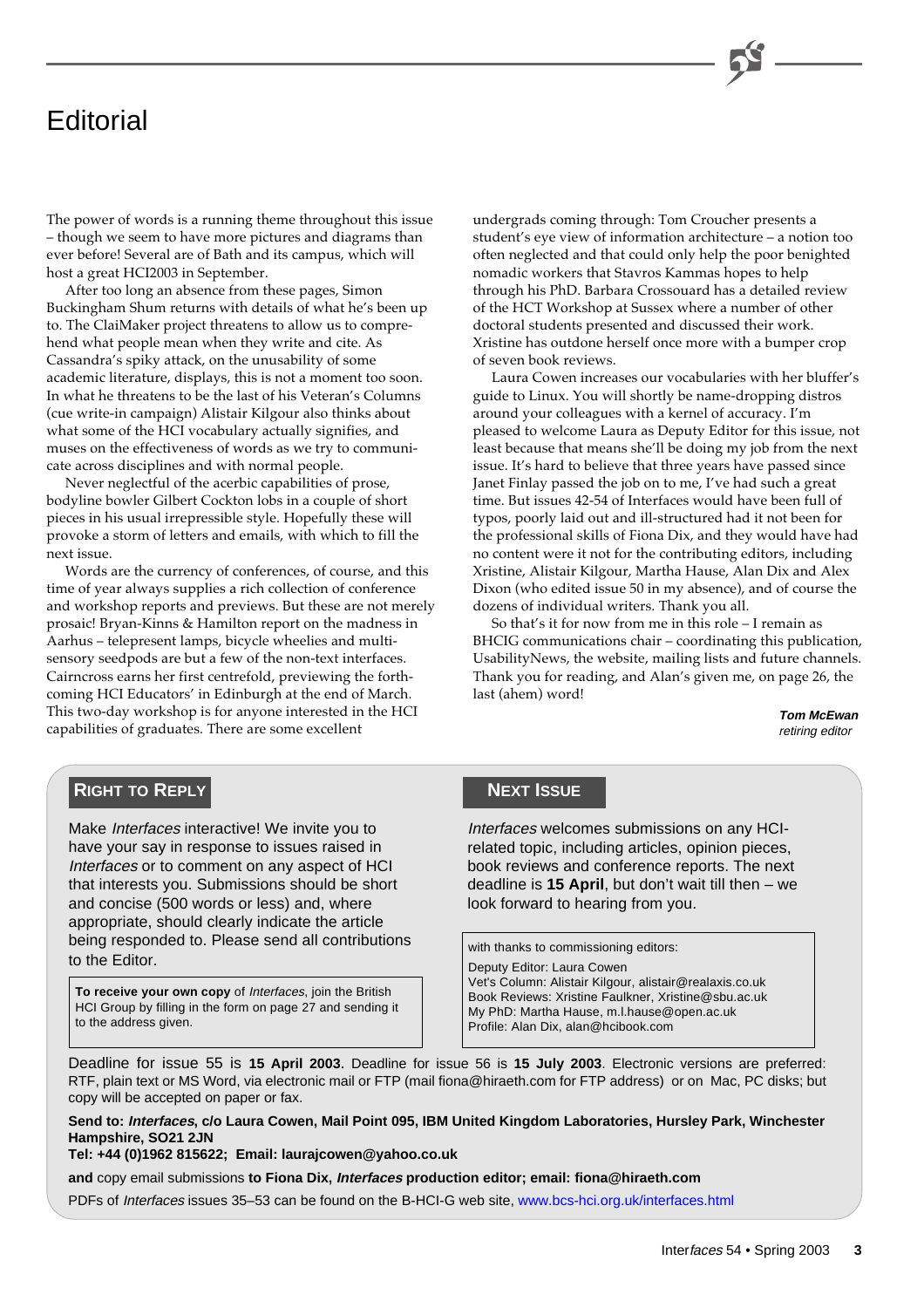# ClaiMaker: A Semantic Web Tool for Modelling, Analysing and Visualizing HCI Literature

In *Interfaces* several years ago (Issue 39), I proposed the use of 'relational metadata' as a way to connect research publications to each other as a form of 'semantic citation'. Since that earlier proposal, the EPSRC (in their wisdom) funded the *Scholarly Ontologies* project [1]. In collaboration with Elsevier and the *International Journal of Human–Computer Studies*, we have been building an environment to investigate the new avenues opened up by semantic web and visualization technologies for scientific publishing and argumentation. This derives from a long history of visual hypertext argumentation tools [2] going back to the formative visions of HCI pioneers Bush and Engelbart. In this article, I'd like to bring the HCI community up to date on progress, and, for those of you excited by it, to invite your collaboration to take it forward.

### **Literatures as semantic networks**

The key idea is that literatures are large networks of claims and counter-claims – *interpretations*. The authors and readers of documents see them as making different contributions, and as holding different relationships to other work. Arguing about the nature of these is precisely what a lot of research is about. What would it mean for publishing and learning to make these claims explicit as visualizable, analysable network structures?

#### **ClaiMaker**

ClaiMaker, [http://claimaker.open.ac.uk](http://claimaker.open.ac.uk/), is the first technology that we have released from the project. It provides a way to associate concepts with documents, and to make connections between those concepts. A set of relations is provided derived from theoretical and pragmatic principles, reflecting the discipline-independent 'moves' that researchers make when they publish new work. For instance, contributions might be *theoretical*, *methodological*, or *empirical*, and they might be *an example of*, *a challenge to*, or *an extension of* existing concepts. Figure 1 shows how one does this through a menudriven web interface.

As the network of (quite possibly contradictory) claims grows from contributions to the server, tools are needed to make sense of it. The underlying discourse ontology provides the backbone needed to prevent the network from becoming unintelligible spaghetti. We are adding *Discovery Services* that enable one to pose the kinds of queries to a literature that students and researchers long to ask, but which have no meaning in conventional digital libraries: *Which documents disagree with this one? What is the intellectual lineage of this idea? What papers share these theoretical foundations? Why is this paper cited?* Figures 2 and 3 show examples of the visualizations that we are experimenting with.

### **Overlaying ClaiMaker onto the HCI digital library?**

The HCI community has some excellent, large digital libraries at its disposal, such as the HCI Bibliography project, [www.hcibib.org,](http://www.hcibib.org) and the ACM Digital Library, [www.acm.org/dl,](http://www.acm.org/dl/) plus of course all the journal, conference and institutional websites. But these are just huge



**Figure 1**: User interface to ClaiMaker, showing how a researcher can build a set of claims. Key:

- **1** A claim that has already been constructed, ready to submit;
- **2** the Concept to link from, which has
- **3** been assigned the type Evidence, and
- **4** linked via the Relational Class Supports/Challenges,
- **5** more specifically, refutes (selected from the dialect-specific menu).
- **6** The user then searched the knowledge base for a target *Concept*, Set or Claim to which they wish to make the connection.

information oceans. There is much knowledge therein, but the only way to access it is by reading large amounts of text! ClaiMaker aims to assist with the sensemaking process that must start as you enter a new literature, or start to distill the results of a search. Conceptually, it sits as a layer 'above' any literature (online or otherwise), to enable the expression of interpretations, and counter-perspectives. The fact that there are already HCI digital libraries in existence frees you from having to enter that boring metadata, and get on with the interesting work (as a knowledge worker) of analysing and mapping the meaning of those resources.

### **Educational opportunities**

Although we started out with professional scholarly publishing and discourse amongst academics as our focus, this work naturally opens interesting possibilities from an educational perspective, if we extend the work on concept mapping to literature mapping.



**Figure 2**: What papers challenge this paper?

- Key:
- clicking displays concept metadata;
- $\bullet$  sets the concept as the focal concept, to show incoming and outgoing relations:
- links to the document metadata/URL;
- **El links to information about the concept's creator.**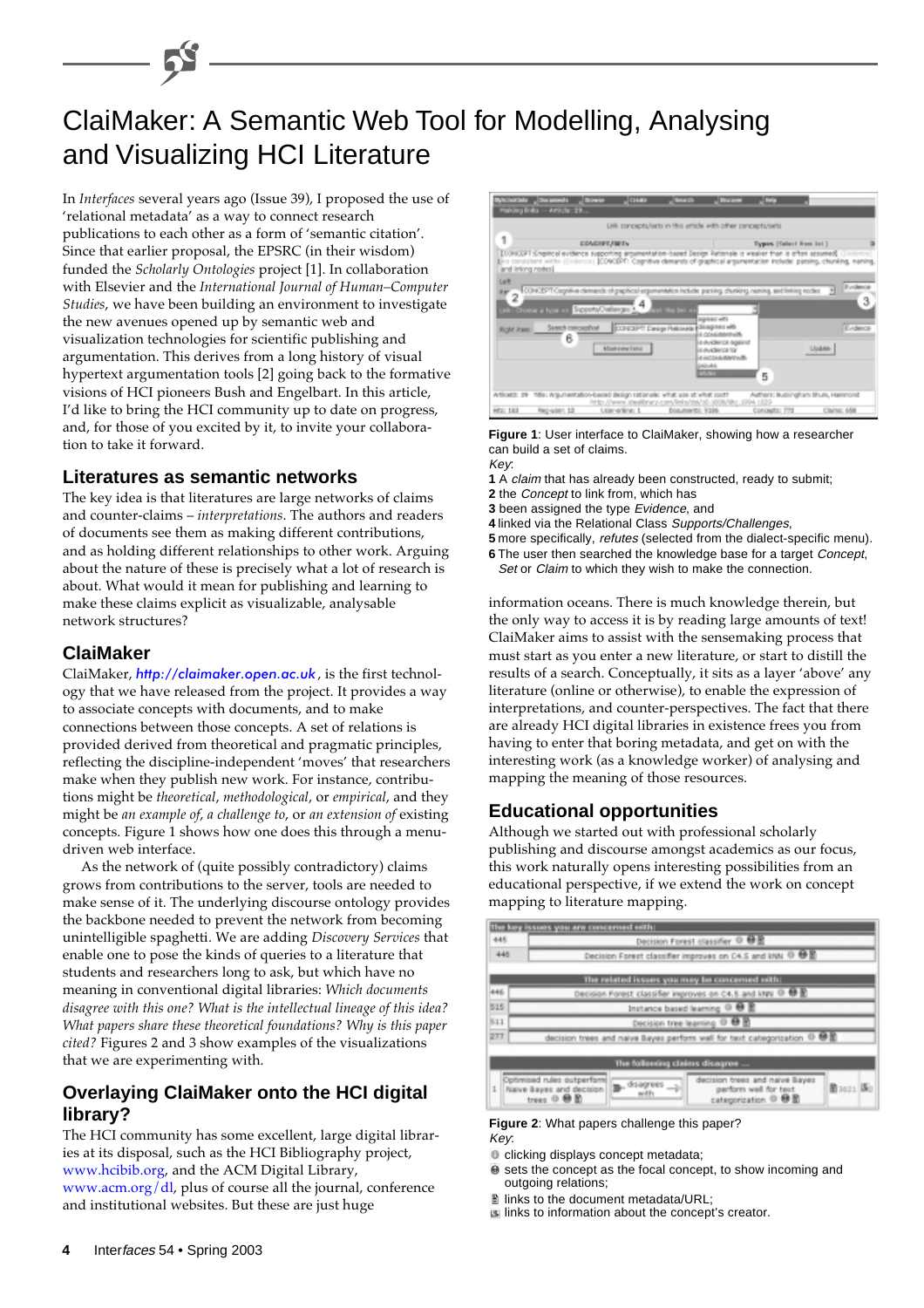

### **Simon Buckingham Shum**



**Figure 3**: A map radiating from a central node of interest, showing the semantic connections (claims) between concepts that have been made.

- For those teachers who already ask their students to construct and share concept maps, ClaiMaker adds the dimension of knowledge-based services for interrogating those structures.
- Research students from undergraduate to PhD levels may find ClaiMaker an interesting medium in which to model their literature reviews for projects.
- ClaiMaker is a semantic web environment for crafting succinct maps of the key debates in a literature, as pioneered on paper by Horn [3].

#### **The grand vision...**

We hypothesise that ClaiMaker may be an early example of how scientific publishing could evolve beyond pure text as its mode of dissemination, and move towards 'native internet'

representations. If so, new practices would become standard. Your research papers would not be just static documents on a website, but would have a semantically enriched presence in a claims-network, enhancing the likelihood of your work being discovered by interested parties. Research groups would publish their work as libraries of concepts and maps that summarise their worldview, and claimed contributions, serving as resources for other groups to reuse.

#### **An invitation to collaborate**

The HCI community is a candidate 'early adopter' of a technology such as this, given its interest in novel user interfaces, digital libraries, and its literacy with the web. We invite you to have a play with ClaiMaker (there is a test 'Sandpit' database with some sample data to experiment with). Our hope is that groups in different disciplines catch the vision of a new, 'net-centric' way of publishing and analysing research claims. Having modelled part of their literature in the system, and demonstrated to their own satisfaction its potential as a way to publish and analyse the connections between ideas, this can serve as a relevant exemplar for communicating the idea to their wider community. How could the HCI community benefit from having key parts of its literature in this form? If you or your group want to participate in this project, or use ClaiMaker for your own purposes, then we'll do all we can to assist.

#### **References**

- [1] Scholarly Ontologies Project: [http://kmi.open.ac.uk/projects/scholonto](http://kmi.open.ac.uk/projects/scholonto/)
- [2] For a comprehensive overview of this emerging field, see *Visualizing Argumentation: Software Tools for Collaborative and Educational Sense-Making*, (Eds.) Paul Kirschner, Simon Buckingham Shum, Chad Carr (in press). Springer-Verlag [\[www.VisualizingArgumentation.info\]](http://www.VisualizingArgumentation.info/)
- [3] Robert Horn: *Mapping Great Debates*; [www.stanford.edu/~rhorn/](http://www.stanford.edu/~rhorn/)

#### **Simon Buckingham Shum**

Senior Lecturer, Knowledge Media Institute, Open University sbs@acm.org

# Deflections Product Recall

### **Gilbert Cockton**

There has been a great January discussion on William Hudson's marvellous UCD list (ucd@lists.syntagm.co.uk, but it may be full!). Practitioners refreshingly rejected the prejudice that academics so lacked practical value that practitioners must go it alone.

Personally, this was heartening after my interactions Business column (Sale Must End! with Alan Woolrych, September + October 2002) was 'reflected' on by Harley Manning (Reflections: Must the Sale End?, November + December 2002). Ideally, interactions would have commissioned a dialogue between Harley, Alan and I to move the issues on, but the editor's email appears to be broken. I got no reply to my emails.

So, here's Interfaces' first Deflections column as an answer to the tendency, in certain parts of the HCI world, to bury debate. As a companion to my chair's column, Deflections will use Harley's issues to open up a discussion on accreditation of HCI specialists. Do respond!

Issue one is how well old inspection methods combine with newer contextual design. Here, an accredited specialist must know the difference between mainstream inspection methods and contextual design. Would you accredit someone who told you the latter is already part of the former?

Issue two concerns method assessment. Accreditation question: "How do you prove that a missed problem was really missed in an inspection?" Should accredited specialists understand how to validate inspection methods by reliably classifying hits, misses and false alarms?

Issue three concerns analyst competence. Harley asks: "Are analysts the solution or the problem?" Answer: accredited analysts would be the solution; the problem lies within too many unaccredited ones.

So, where do you want to go next decade? Do we take HCI method improvement seriously? Can we be treated like professionals if we prefer excuses to competences?

So, rephrasing Harvey, "Are HCI specialists the solution or the problem?" The answer is both. Accredited ones are the solution, self-proclaimed ones are the problem. We urgently need to indicate to the public who is who. The big question is, what should they know, and even more important, how must this be demonstrated in effective practice?

**Gilbert Cockton** Gilbert.Cockton@sunderland.ac.uk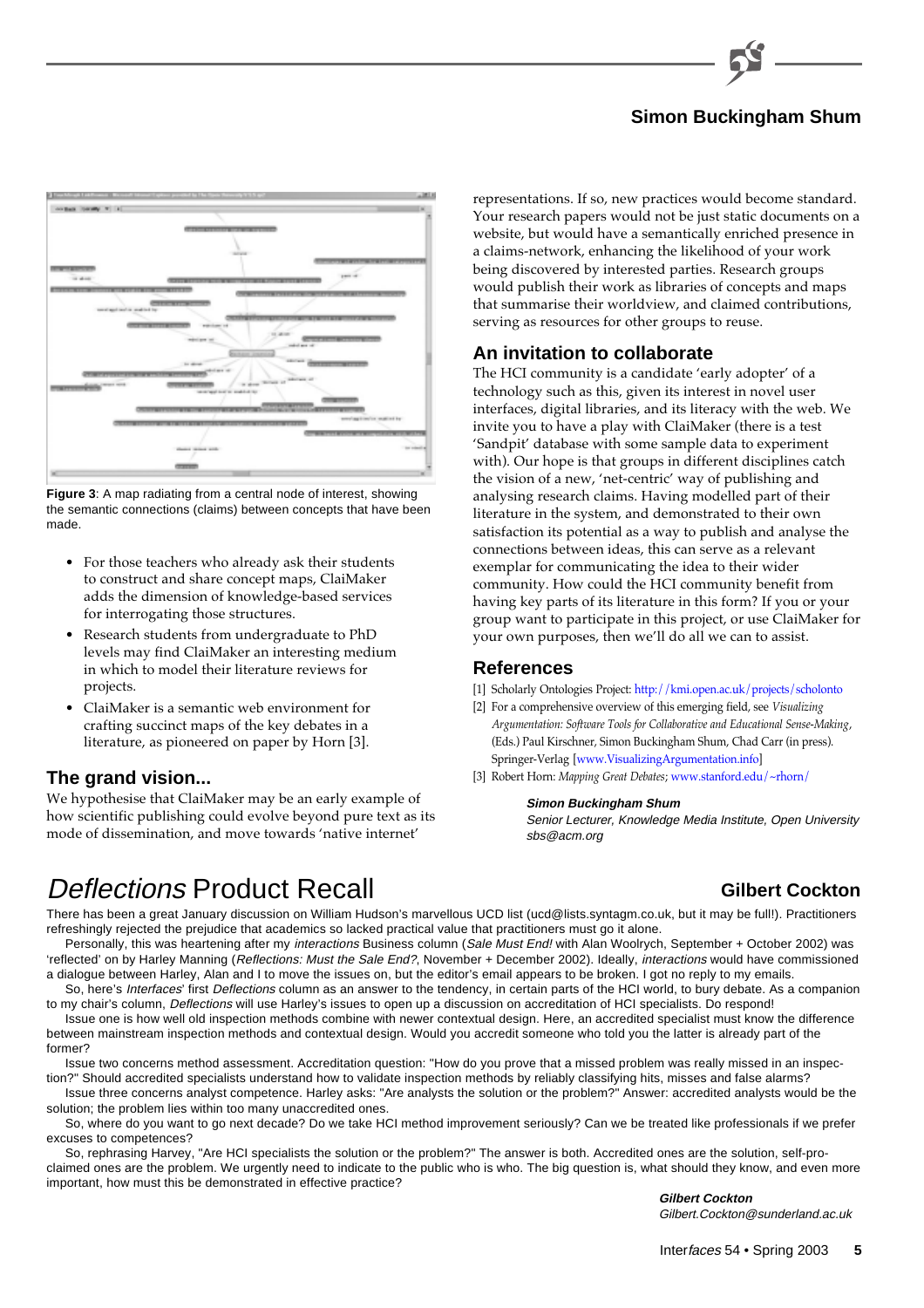# CubistFrog.com: an Adventure in Information Architecture **Tom Croucher**

For some time I have been becoming increasingly interested in Information Architecture. I have been considering what I, and many other people, mainly use computers for. One of my primary uses of computers and, indeed, the Internet, was finding information. My previous experience of Human Factors in Computing had not really prepared me for methods to enhance this user goal in web sites. Enter Information Architecture, a discipline that aims to organise digital information for users. IA takes from several disciplines, including more traditional disciplines such as library science, and more modern, including HCI. If you talk

to many Information Architects you will find that they come from highly varied backgrounds, reflecting the variety of skills involved in the subject.

At some point I decided that providing good ways for people to get information was where I wanted to aim my efforts. This is why I started on my current project, or adventure as a friend called it, CubistFrog.com. Over the last four months I have been working towards making a web site to provide

both a resource and a forum for people involved in the disciplines surrounding, and including, Information Architecture. Ironically it was this task itself that really brought home to me what Information Architecture means in a project. For the first time I had taken on a project which not only kept growing the more I worked on it, but also one in which I had to look at all the human

aspects personally.

The true value of Information Architecture becomes very apparent when you have to start classifying content for many different backgrounds of user. In traditional media, items are only classified in one place, but in the digital world they appear in multiple locations. Information Architects commonly use techniques to help solve these problems more easily. Card sorting is a method in which you write down each topic on a card and then sort them into categories, in

order to quickly work out where items should be. It is particularly useful when used on sample users, to see what categories users expect items to be in. It was this, and other Information Architecture techniques, which allowed me, with the help of some friends, to work out the structure of the new site.

Information Architecture provides a way to allow radically different types of users find the information that they need with ease, critical in any modern web site. This is more than just information retrieval. Often people are unsure of what they need and it is Information Architects who have pioneered the thinking behind the ways that we browse sites such as Amazon or Yahoo!. Of course Information Architecture should go hand in hand with HCI, as Christina

Wodtke, the Information Architect at Yahoo!, told me recently:

> You use usability methods to understand the person you're designing for before you begin design, and you use them during design to see if you are coming up with good solutions and you use it toward the end of the cycle to assure that you have gotten it right… But you still have to design. IA helps there.

This emphasises one of the things I am keen to promote for CubistFrog.com, understanding between disciplines for

> Human Factors on the web. There are many great e-lists for HCI and IA such as the ACM's CHI-WEB and the SIG-IA list run by ASIST. Although many subscribers are members of both lists I think that more communication and exchange of ideas from these communities can only be a good thing. In the future I hope that CubistFrog.com will encourage academics and professionals to share ideas and to interact beyond the scope

of their speciality. You may be saying right now, "But I do these things anyway!". Well, Information Architecture has grown out of common sense, and puts a name to some of those things you already did and some you didn't. It is time to think not just how people interact with computers but how they interact with information and that is simply what



del 11 antigare 11

Information Architecture is about. Take a look at your web sites, and consider how Information Architecture could make a difference.

CubistFrog.com is due to be launched online shortly; there is a mailing list for people wanting more information about it, or those wishing to contribute. Please send an email to info@cubistfrog.com or visit [http://www.cubistfrog.com](http://www.cubistfrog.com/).

### **Further information**

*Information Architecture for the World Wide Web* (2nd Edition), Lou Rosenfeld and Peter Morville, O'Reilly, 2002

- *Information Architecture: Blueprints for the Web*, Christina Wodtke, New Riders, 2002
- *Practical Information Architecture*, Eric Reiss, Addison-Wesley, 2000
- William Hudson at Syntagm keeps a comprehensive guide to e-lists at <http://www.syntagm.co.uk/design/disclists.htm>

#### **Tom Croucher**

BSc Computing student, University of Sunderland tom@kid666.com

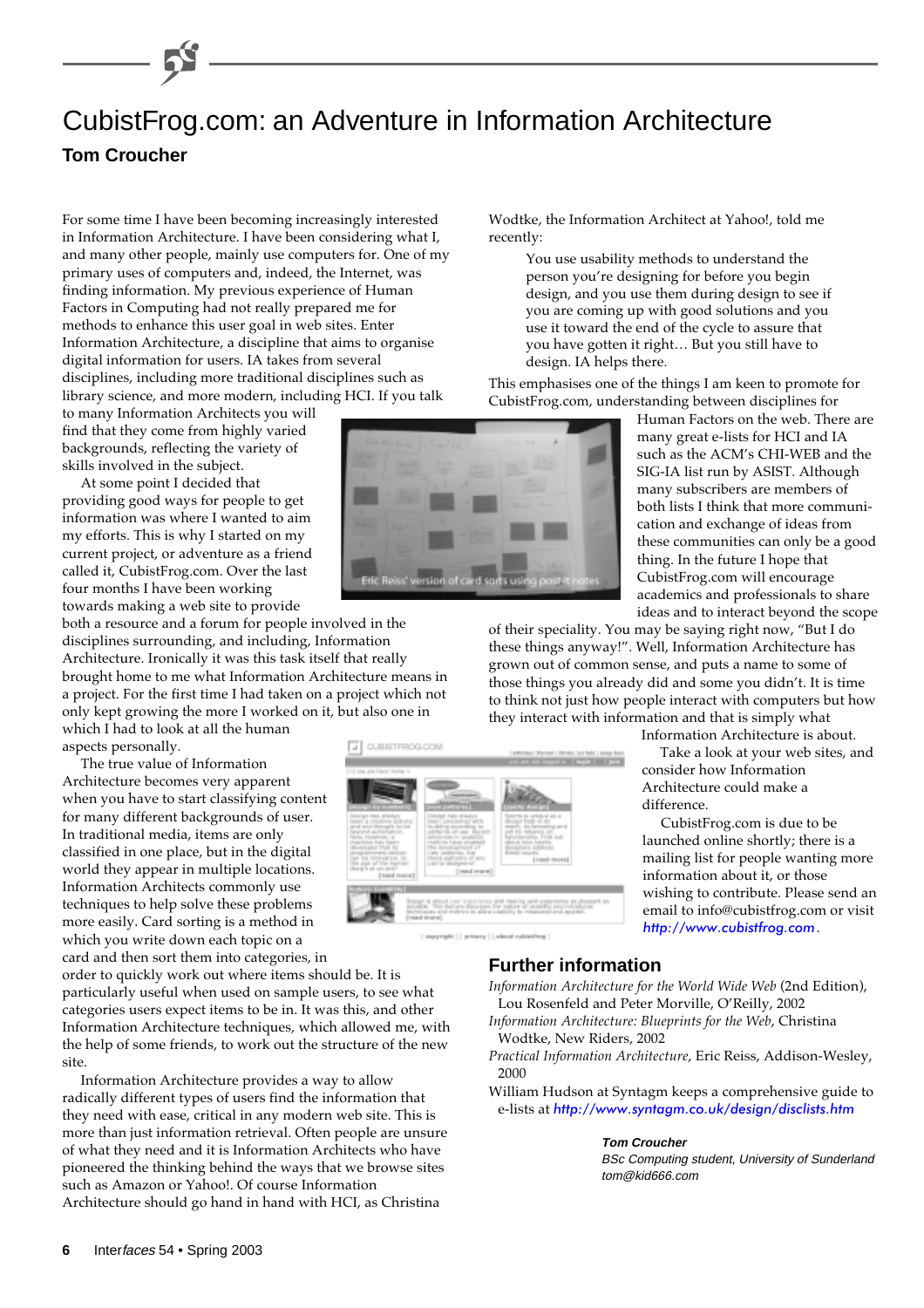# A Bluffer's Guide to Linux **Laura Cowen**

 I installed Linux on my laptop because, well, it seemed like the cool thing to do. Why is Linux cool? Because it is 'not Windows'. You see, it's not cool to like, or use, Windows. If anything is too 'Microsoft-like' in Linux, it's just not cool any more. I briefly considered getting an iMac because they're supposed to be even cooler (you can see I take my computing seriously) but I am not a Mac-fan. Mac-lovers can shout as loud as they like but you will never convince me that a Mac is a more usable alternative to Windows. And besides, I like having two mouse buttons, or even three, à la the old Acorn machines.

So, I installed Linux and I'm reasonably happy with it so far, although I've discovered some crucial rules for survival in the 'cool' Linux universe.

#### **Getting the name right**

It is vital that you pronounce the word 'Linux' correctly. The Linux kernel was created by, and named after, a young lad in Norway called Linus. Americans pronounce Linux *Lye-nux*, which makes sense as they also pronounce Linus *Lye-nus* (the '*u*' as in '*us*'), as in the Peanuts character with the blue security blanket. However, British devotees uphold the *tomaydo/tomarto* tradition and pronounce Linux with a short '*i*' sound, as in 'pernickity'. And although the Norwegian pronunciation of Linus is *Lee-nus*, using *Lee-nux* is liable to get you lynched.

#### **Getting it free**

If you listen to anyone talk about Linux for long enough, they will start talking about software being not 'free as in beer' but 'free as in birds'. At this point you should nod sagely, and not say "Mine's a pint". Beware: as Linux is really warmed over Unix (beloved of the old and the very geeky, not very usable by anyone else, and liable to rot your guts in the early morning), the phrase 'free as in Real Ale' may be more appropriate.

Linux, and much of the software available for it, is distributed 'freely'. The exact details of this 'freedom' aren't important, but it basically means

that one person can do all the work, and someone else can make the profit. As such it is one of the reasons that Linux is proving so popular in business.

#### **Well, nearly free...**

Linux is free as long as you have a zippy internet connection for downloading several CD-ROM's worth of installation files. If you don't have a decent internet connection, you can still get it free … as long as you pay about £35 for the book that comes with it. Of course, buying a boxed set of CD-ROMs that comes with technical support from PC World is nowhere near awkward and obscure enough to be cool.

### **Choosing a distro**

Linux is a kernel (the vital bit). A bundle of software that runs on a Linux kernel is called a distribution (or 'distro'). Distros can be designed for different purposes; the differences are simply what is included in the package. There are various well-known distros, such as Mandrake and SuSE, but I installed Red Hat Linux because I'd heard a lot about it.

Red Hat is the Microsoft of the Linux world. Even non-Linux users will probably have heard the words Red and Hat and Linux in the same sentence a few times. Therefore, it is not a 'cool' distro to run. Also, much effort has been put into designing an easy installation process. This makes it a seriously uncool distro. Remember, the more obscure and more awkward to use the distro, the cooler.

### **What's in a name?**

Windows has nice program names. Notepad is a pad for notes, and Calculator does sums. If you are writing a Linux program, give it a name that will mean nothing to anyone outside your immediate family. If someone can look at the name of your program and guess what it does, then that is very uncool. Ideally, your program name should be a recursive acronym, such as Zinf, which stands for Zinf Is Not Freeamp.

Laughing at newbies who ask what a program name stands for is considered cool.

### **Choosing a desktop**

The next step is to choose a desktop. The two most common desktops are KDE and Gnome. Never express a preference for either desktop in company unless you are sure that everyone else agrees with you as to which is better. There are people prepared to go to war to defend their  $\bar{\text{GUE}}$ 

Recent versions of both GUIs have even been subjected to the same sort of user-testing as Windows XP's interface. Which, of course, makes them … uncool. A better bet is a GUI that has no visible buttons, icons, menus or taskbars. In fact, the ideal Linux GUI lacks everything that would make it useful as an interface.

### **Using Linux**

There is no standard location for any file on Linux. That would make it way too easy to find a file when you want it. Also, to be cool, you should compile your programs from their original source code, rather than relying on a nice installer program.

And any 'real' Linux usr types incomprehensible commands in command windows to make things happen. As this is much more userunfriendly than a point-and-click GUI, the coolest thing to do is run a GUI and then operate only from a command line window within it.

### **And inevitably…**

With its increasing popularity, Linux itself has become too 'Microsoft-like' to be cool (see Lycoris and Lindows), and so geeks everywhere are migrating to even more obscure and awkward OSs in order to be that much cooler than the rest of the crowd. Now, where've my FreeBSD disks gone?

> **Laura Cowen** laurajcowen@yahoo.co.uk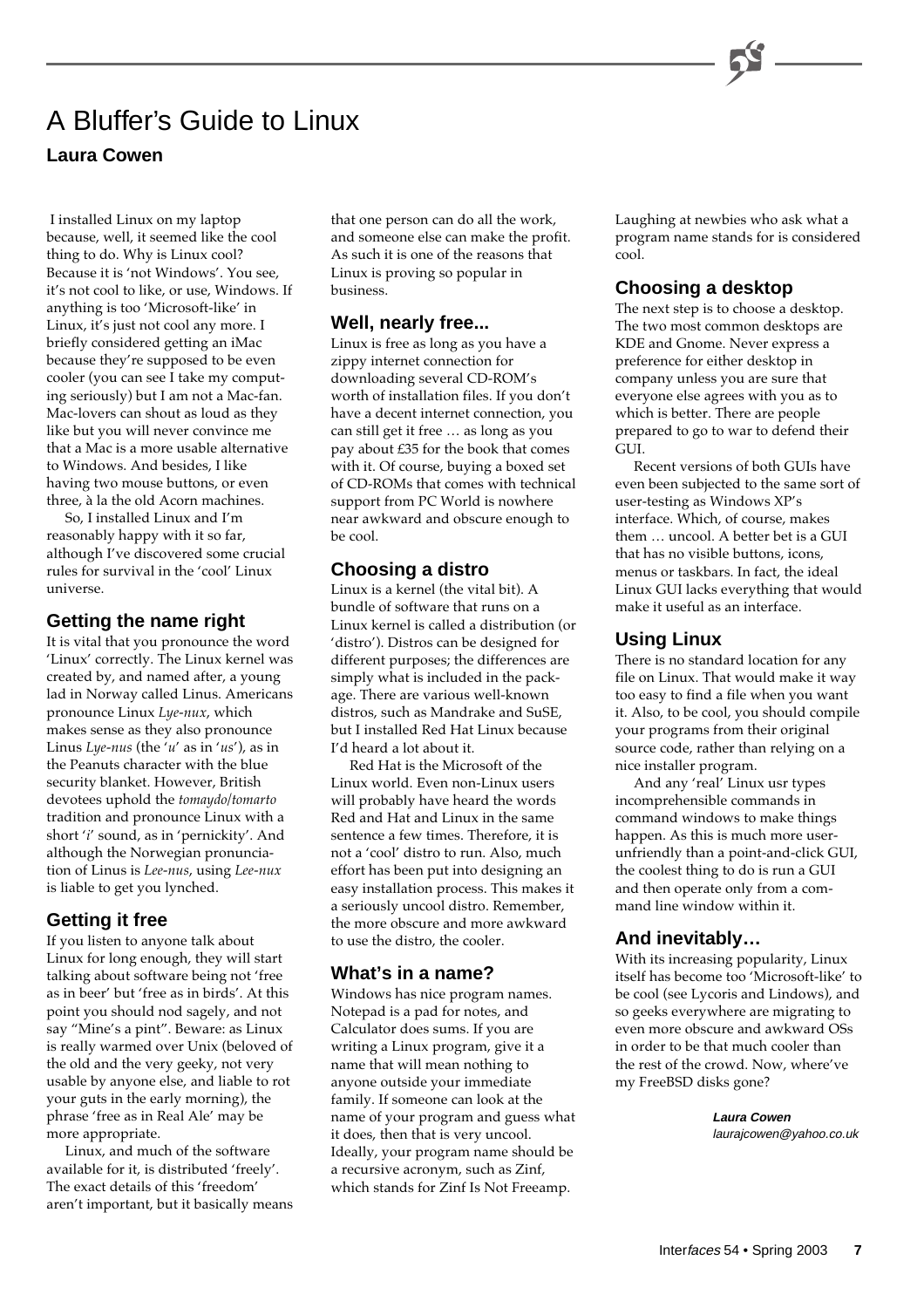# Conference Report: NordiCHI 2002 Notes from a small city

The people of Copenhagen have a joke that goes along the lines of, 'Why does Denmark have Intercity trains when there is only one city?'. Of course, the response to this joke is that there is a second city, Aarhus, which is where we encountered and took part in NordiCHI 2002, the second Nordic conference on HCI.

Aarhus is a compact city with interesting indigenous architecture. We were inducted into the Danish design ethos by means of the conference reception at Aarhus Town Hall, a building typical of Danish functional design to which a town hall tower was added in the 1950s by popular demand. The resultant building is now a source of civic pride and joy. Functional design is considered in every aspect of Aarhus life, resulting in minimalist traffic lights without sunshades, given the typical weather in the northern tip of Jutland. A curious myth is that the warm and welcoming inhabitants of modernday Aarhus are descended from the Elvin folk who inhabited the deep forests surrounding the area in the fifth century, a topic that is debated throughout the pubs and bars of Aarhus!

The plenary talk of NordiCHI 2002 was given by the inimitable Mihai Nadin, professor and head of the Computational Design programme at the University of Wuppertal. His stirring opening speech railed against the lack of conceptual distance between humans and machines in conventional HCI as he saw it. He was particularly concerned

post-hoc interviews as a means of elucidating usability issues. However, there was a lack of glue to link these theoretical notions to practical applications. One was left thinking, "yes, but so what, we already know that there are problems with asking users to think aloud when performing tasks – that's one of the considerations to take into account when designing studies".

Similarly, Tore Urnes and his colleagues extended the ideas of participatory design (PD) by using a theatre metaphor in which usability specialists take on the role of stage Directors, users take on the role of Actors, and domain objects become Props. While this may provide conceptual anchors for users to better grasp the ideas of PD, and how they fit into it, there is little evaluation of the metaphor and its potential benefits and restrictions. Nonetheless, we await the results of their future work.

Thus while the theoretically-angled papers seemed to offer few obvious practical implications, the contrary situation was exemplified by papers that took a more empirical or tooloriented slant. As one example, we cite an interesting paper by Konrad Tollmar and Joakim Persson, from the Interactive Institute in Stockholm. That paper described a system for supporting remote presence, allowing physically distant people (e.g. in different cities) to get cues of other people's presence in other locations. In this case they had

> developed lamps, which illuminated when family members entered rooms in their own houses geographically remote from the lamp. Thus, as a daughter perhaps entered her own house in Stockholm, the lamp in her mother's house, say in Malmö, would light up, indicating the daughter's remote

with the reprogramming or dumbing down of humans to fit in with machines' capabilities, as opposed to designing machines to help us develop, be creative, and become inspired. This was a great start to a conference in the Nordic countries where one would expect a high level of Activity Theory inspired work, considering machines as mere tools with which we change the world, from a community-centric viewpoint of course.

The main conference programme itself achieved a satisfying balance between



F Hamilton and seedpod

theoretical, methodological, industrial, empirical, and toolsbased papers. However, at times there seemed to be a lack of depth to some of the papers, and not enough glue between the papers, relating, for instance, theory to practice, or vice versa. One of the most promising theoretical papers involved a critique of talk-aloud techniques as within the toolbox of usability testing techniques. The presenter, Janni Nielsen, went on to discuss what kinds of problems one may encounter with such techniques, and the possibility of

implications, nor how applicable this approach would be in situations outside the three families considered. Thus, while the conference attendees clearly warmed to the concept, from a design perspective, we were left wondering about the scope of applicability of this blue-sky research. Interestingly, though, this type of work illustrates how HCI, as a discipline, is maturing, or at least expanding in scope, to address nonwork issues.

some level of intimacy was fostered between the family members. However, there was no notion of theoretical

presence.

A study was then conducted with three families to see whether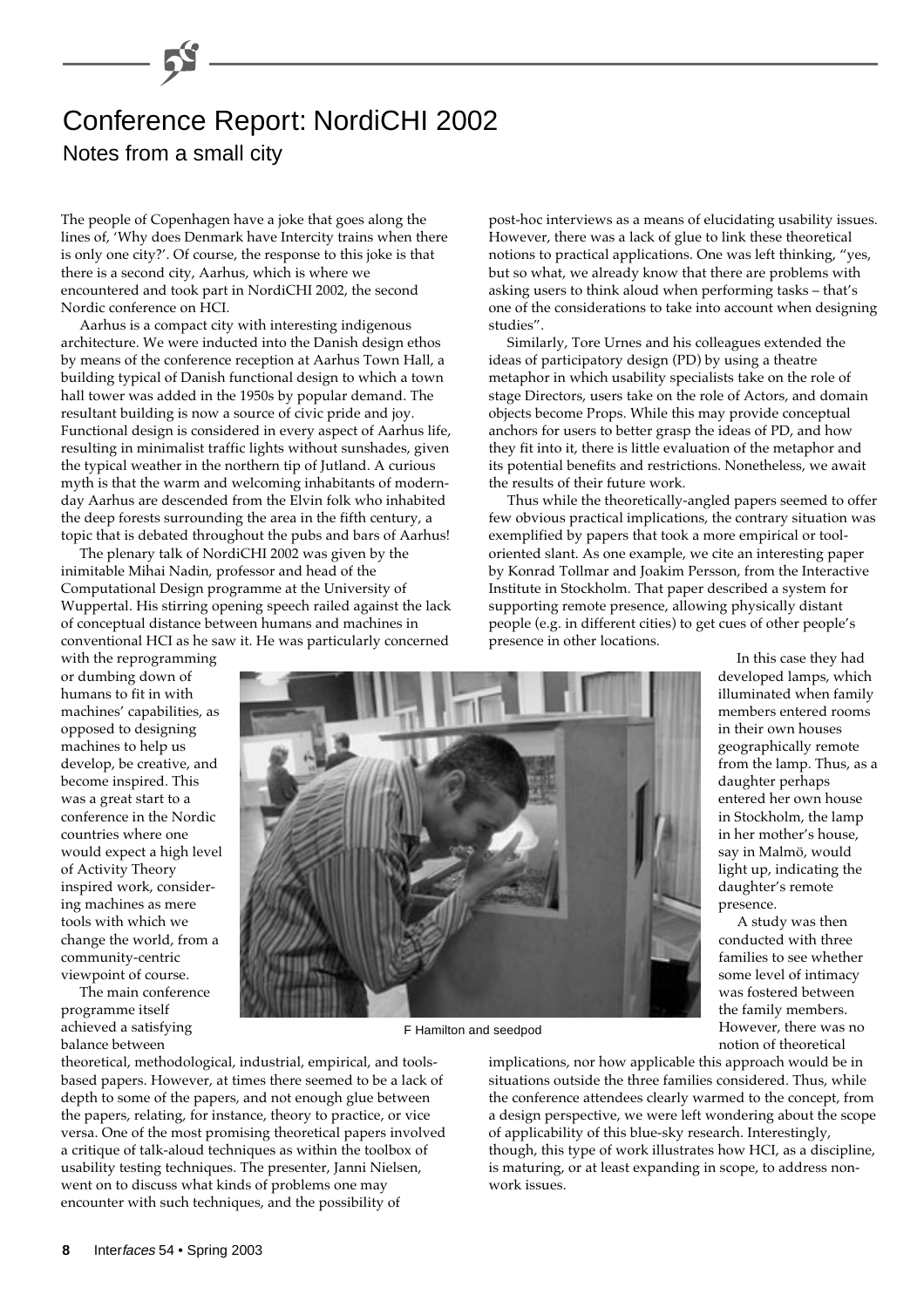### **N Bryan-Kinns and F Hamilton**

around the dinner tables singing 'Don't worry, be happy' – making for a highly entertaining and surreal experience. To sum up, NordiCHI 2002 contained a balanced range of

papers from theory to practice, but lacked evidence of

Indeed, NordiCHI was indicative of a growing trend in HCI conferences – the expansion of the field out from basic work settings into areas of fun, leisure, and play (see the growth of meetings such as Computers and Fun, work by academics such as Monk looking into fun, the fun workshops at recent CHI conferences). This is a positive move away from

the desktop and into the wider realms of technology in action across strands of life. NordiCHI's nod and wink in this direction included not only full papers such as the one just discussed, but also an aesthetic artefact session, in which local interaction design students exhibited their work (curiously eclipsing the refereed poster session).

Artefacts included such novel ideas as bicycles that sounded like horses, and giant seedpods that attempted to give the feeling of seasons through heat,

light, and sound. These were not just toys or creative follies, but attempts to meet some user requirements. For instance, the seedpod/season device was not just a whimsy, but was intended to communicate the changes in our environment over time, rather than a conventional multimedia presentation on a flat screen. It was a device that appealed to, and utilised more of, our senses. Similarly, the horse-bicycle notion was not as bizarre as it seemed at first. It was designed to meet a need for children within the city to experience some form of nature within an urban environment. On a more immediate level, the sight of bearded academics trying to pull wheelies to make the bicycle neigh was really refreshing given the perpetual drizzle of October!

The wheelie-pulling academics reflected the overall spirit of the conference, which was inclusive, open, and friendly. Maybe the ghosts of Activity Theory and socialism live on in the community spirit of Nordic researchers and practitioners? Such an atmosphere made the conference constructive rather than confrontational, colourful rather than cliquey, and open rather than obtuse.

The location of some of the more prominent members of Nordic academia was a mystery that hung over the conference. Bødker was spotted, but others such as Kuutti and Engestrom were nowhere to be seen, and sorely missed.

Nevertheless, the conference reception was an extravaganza of fine food prepared by one of Denmark's top chefs, with music and entertainment – a brass band quartet that ran

interrelation between, or depth within, the themes. Curiously for a Nordic conference there was a lack of socio-theoretic approaches and derivatives of Activity Theory, which, for us at least, had been one of the potential attractions of NordiCHI.

In terms of moving HCI forward, the conference itself helped to move the discipline out of the desktop into multimodal environments with its inclusion of interesting and invigorating aesthetic artefacts. Moreover, the general spirit of the conference was constructive and inclusive making it a positive experience for those who took part. We

look forward to our next outing to Tampere in 2004 and encourage others here in the UK to join us. Photos by N Bryan-Kinns

**N Bryan-Kinns**

**Optic Experience Design, London** nick@optic-ed.com **F Hamilton, City University, London** f.m.hamilton@city.ac.uk

#### SG03: 3rd International Symposium on SMART GRAPHICS

#### July 2–4 2003

Heidelberg, Germany

hosted by European Media Lab • [http://www.eml.org](http://www.eml.org/) sponsored by Klaus Tschira Foundation • [http://www.kts.villa-bosch.de](http://www.kts.villa-bosch.de/) In cooperation with: Eurographics

SMART GRAPHICS addresses the specification, design, implementation and evaluation of intelligent and adaptive graphics that will provide the technical core of the next generation of interfaces.

#### Important Dates

April 7, 2003 Submission deadline April 21, 2003 Notification of review results April 28, 2003 camera ready copy due July 2–4, 2003 SMART GRAPHICS Symposium

[www.smartgraphics.org/sg03/](http://www.smartgraphics.org/sg03/)



Interactive bicycle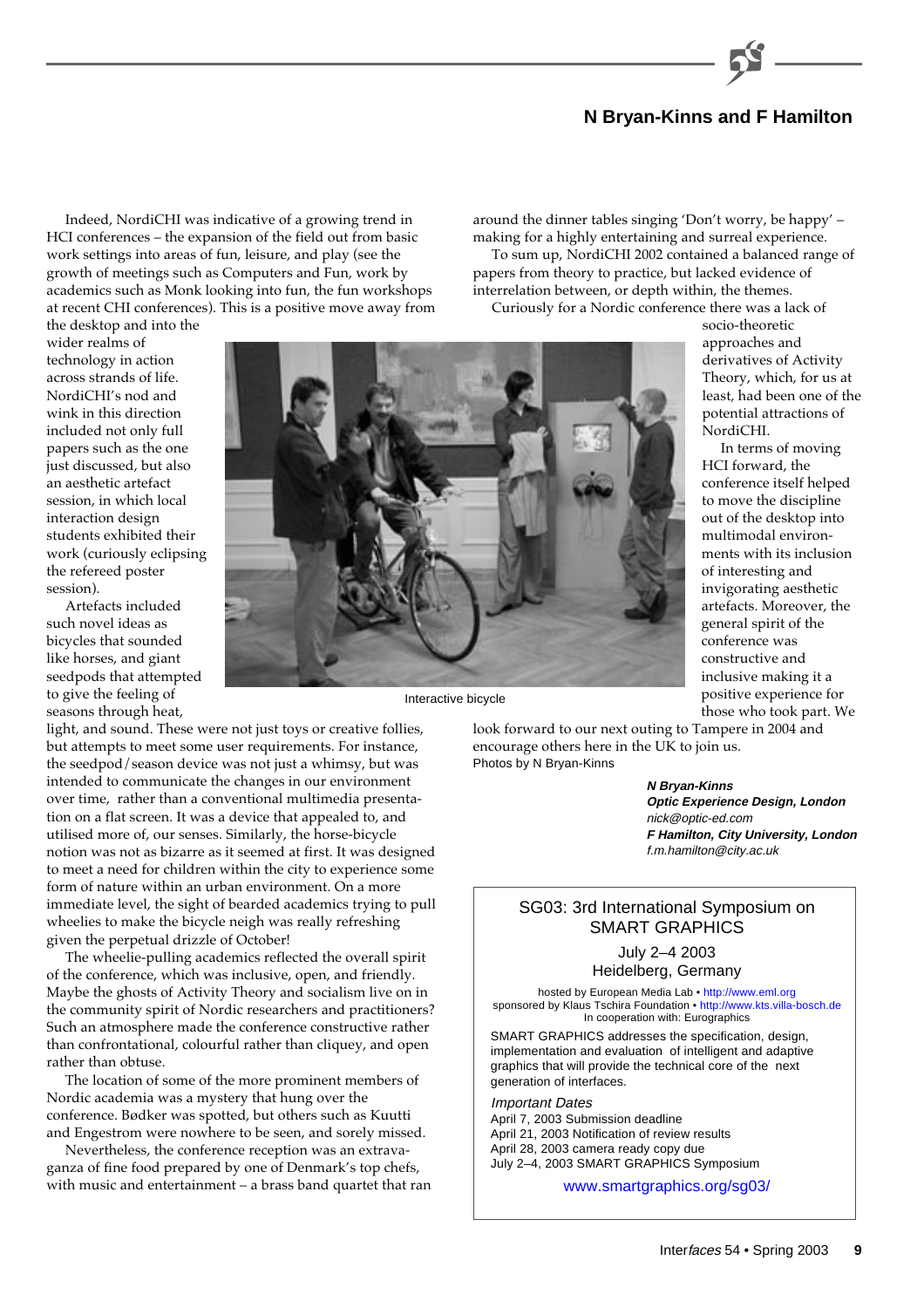

# BHCIG Reports Education and Practice

The E&P Group met for its first 'official' meeting in December and agreed four priority activities for the immediate future. Each of these activities builds on previous work done within the main Exec before reorganisation. Each now has a small sub-group of the E&P group, which has particular responsibility for taking it forward. The main activities are:

- **1 HCI Educators' Workshop** We want to further develop this successful event into two workshops held annually in April and as part of the September conference with continuity of theme and outcomes. The workshop needs to include practitioners to ensure relevance of HCI teaching but must also provide a forum for educators to share experience. [For information about the next workshop in April at Napier see pages 12–13.]
- **2 Curriculum Development** The British HCI Group last developed an HCI curriculum in 1995, which was incorporated into the BCS examination curriculum. We suspect that this is now out of date! We will be exploring HCI curricula from foundation level through to masters and within continuing professional development as well as recommendations of teaching practice suitable to HCI.
- **3 Accreditation** Although a fully fledged professional accreditation scheme may be a long way away, we need to address how HCI is represented within other professional accreditation and development schemes, and to consider ways of benchmarking HCI skills and knowledge. There is also the possibility of developing an accreditation scheme for courses based on the curriculum development activity.
- **4 Marketing and awareness raising** We need to identify (with the Comms group) who it is that we are trying to reach in terms of education and practice and how we should go about it. Students range from undergraduate to PhD; practitioners from usability professionals to professionals in other disciplines. We may also wish to 'educate' the general public about HCI issues.

As well as these core ongoing activities, we are exploring a range of new projects. These include: providing annotated and reviewed HCI resources via the web site; developing a student portal with access to job opportunities and a mentoring scheme to allow shadowing of professionals at all levels; a master class programme aimed at practitioners.

 So, busy times ahead… if you are interested in being involved in any of these activities, or have ideas for other things that you would like us to be doing, please contact the E&P Group Chair: Janet Finlay. You are more than welcome to join us!

#### **Janet Finlay**

J.Finlay@lmu.ac.uk

# Research

### **Interacting with Computers 15:1 Jan 2003**

**Editorial: intelligence and interaction in community-based systems (part 2)** corresponding author Dr. K. Stathis citation information Vol 15:1, pp 1–3

**Agent mediated retailing in the connected local community** corresponding author Dr. M. Witkowski citation information Vol 15:1, pp 5–32

**Multi-agent systems support for community-based learning** corresponding author Dr. Y. Lee citation information Vol 15:1, pp 33–55

**Using conversational agents to support the adoption of knowledge sharing practices** corresponding author Dr. T. Nabeth first named author Dr. C. Roda citation information Vol 15:1, pp 57–89

**Adding cultural signposts in adaptive community-based virtual environments** corresponding author Dr. E.M. Raybourn citation information Vol 15:1, pp 91–108

**Designing interactive interfaces: Theoretical consideration of the complexity of standards and guidelines, and the difference between evolving and formalised systems** corresponding author Dr. I. Alm citation information Vol 15:1, pp 109–119

**The effects of movement of attractors and pictorial content of rewards on users' behaviour in virtual environments: an empirical study in the framework of perceptual opportunities** corresponding author Dr. C. Fencott citation information Vol 15:1, pp 121–140

**Dianne Murray** dianne@soi.city.ac.uk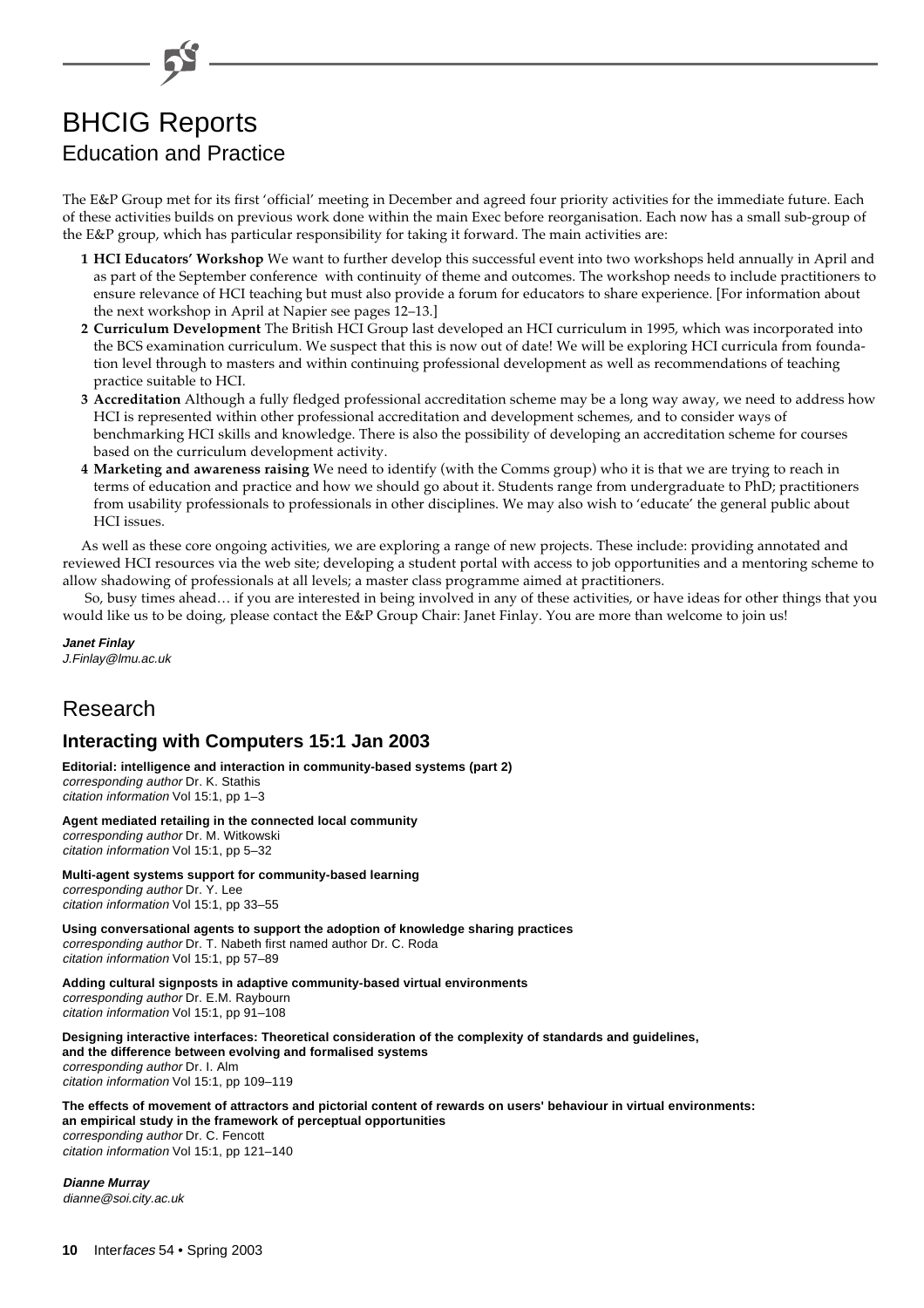# Conference Preview HCI 2003: Designing for Society, University of Bath, Sept 8th–12th

### **Tom McEwan, Publicity Chair**

By the time you read this, the full papers and tutorial proposals will be in the hands of the peer reviewers, whose ratings and comments will be considered by the programme committee in late March, with the successful submissions receiving notification before CHI.



The rest of the conference organisation proceeds apace – under the stern helmsmanship of Eamonn O'Neill and his trusty treasurer Peter Wild, the committee met in Bath on a sunny day in January, toured the venues and debated over several hours the structure of the week. The deadline for all other submissions isn't until 9th May, but everything is starting to take shape. Dave Clarke and team have prepared an excellent website for which Philippe Palanque and Eric Barboni have supplied a very usable and useful online submissions process.

Catriona Campbell has put a lot of work into Industry Day (back in the traditional one-day slot but this time on a Thursday). Building on the strengths of the EUPA contribution to HCI2002, she has fashioned an attractive structure for the day. She has two outstanding keynotes awaiting



confirmation (including one from the e-Envoy's Office) and parallel tracks covering Expert Practice, Industry-based Research and Knowledge Transfer.

The Knowledge Transfer track, (a timely innovation at the national conference, given the UK government's announcement of 'third stream funding'), is designed for those from industry who are new to HCI to get a comprehensive primer. Specific invited panels include: writing a business case for usability, getting UCD into the design cycle, accessibility v usability and methods for UCD. This culminates in the conference dinner, at the stunning Roman Baths and Pump Room, leaving delegates supercharged about the society we are designing for, before a final conference day of more traditional HCI research activity.



I flew to Bristol from Edinburgh – surprisingly cheaply with BA – and made the trip to the campus by public transport in 90 minutes, and back within 45 minutes by car. Committee members who travelled from London took just over an hour by train (after two hours to get across London!), and apparently the trains run back to London into the wee sma' hoors for any day-trippers. The halls of residence looked nicer than some recent conferences, and the facilities were excellent. There's also going to be a big marquee in the grounds for the exhibition, which will give us all a chance to get a bit of fresh air and network in between sessions.

As we went to press, news came through that Hiroshi Ishii from MIT has agreed to be one of the keynotes. This is a tremendous coup for the conference, and everyone I've talked to about this today seems genuinely excited. Look out in the next issue for a review of Hiroshi's career and achievements, as well as more information on the other keynotes. Subscribe to HCI2003-News on <http://www.hci2003.org/> to be kept informed about the latest updates.

> **Tom McEwan** t.mcewan@napier.ac.uk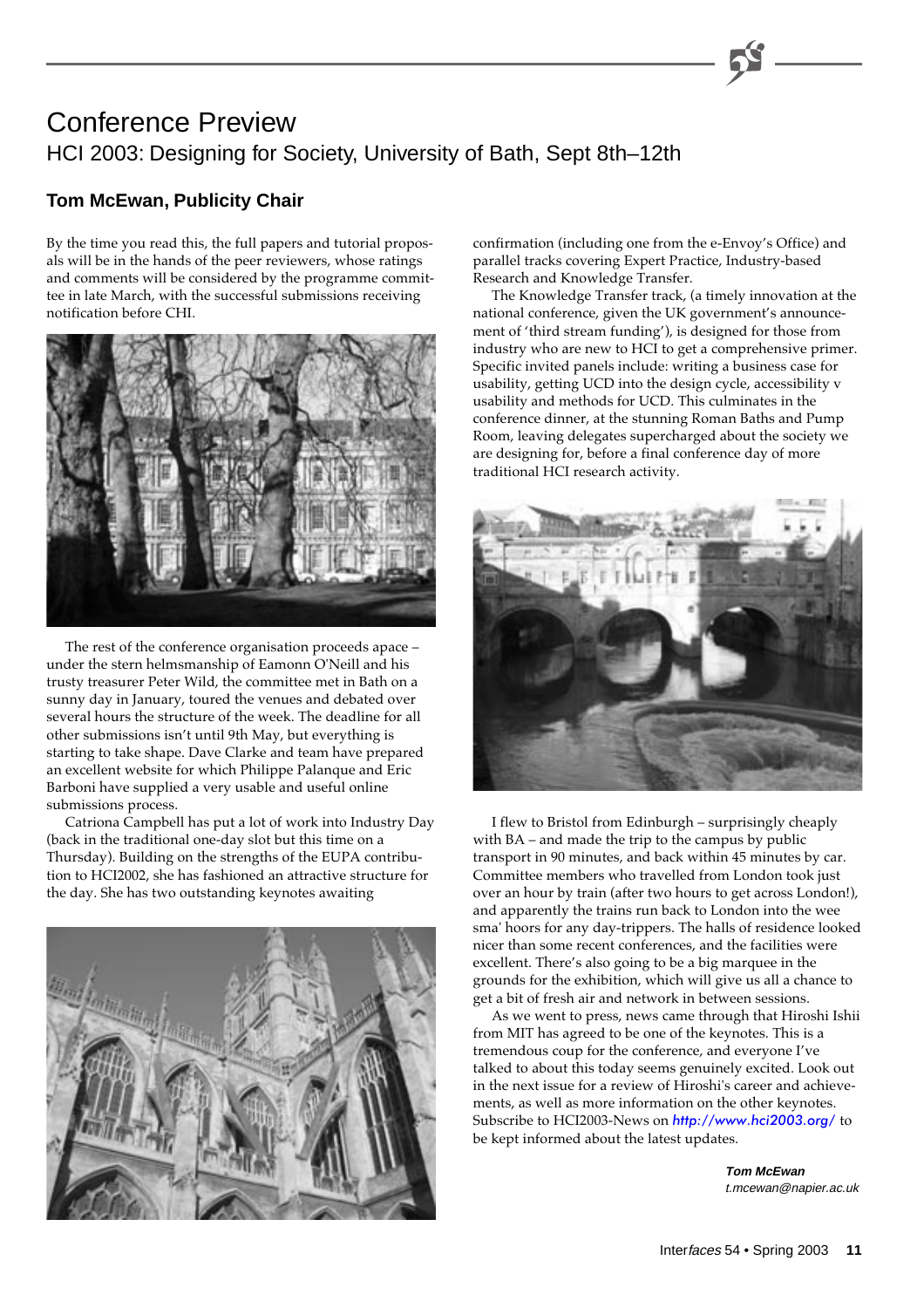# HCI Educators' Heads North The A B C (Appropriateness, Benefits and Costs) of D-E-F- (Distributed, Electronic and Face-to-Face) Learning in HCI

The 6th HCI Educators' Workshop will be hosted by the Napier University, Edinburgh, on Monday 31st March and Tuesday 1st April, with the support of the Learning and Teaching Support Network centre for Information and Computing Science (LTSN-ICS).

As the alphabet soup of the title implies, the HCI curriculum continues to expand, while students are presented with an increasing variety of ways to learn. Through a mixture of invited speakers, interactive sessions, and posters, including plenty of opportunity for discussion and exchange of experiences, the workshop aims to provide a highly participative forum in which to explore the widening range, multifarious contexts and innovative methods of HCI teaching and training.

The workshop will be structured around key themes. Invited speakers will lead off the discussion, and their presentations will be followed by interactive sessions. These will be in a panel format that includes three short papers, followed by open discussion. There will also be a progress report from the British HCI Group's newly formed *Education and Practice Group*.

#### **Workshop Outcomes**

By participating in the workshop, delegates will

- develop a greater awareness of key topics issues facing HCI educators and trainers;
- exchange best practice with colleagues from other institutions;
- identify new ideas to inform their own teaching practice thereby enhancing the learning of their students.

All delegates will receive a set of workshop proceedings and it is planned to disseminate outcomes in external publications.

### **Workshop Themes (Outline)**

There will be four main sessions devoted to the following themes:

- The HCI Domain
- Accessibility
- Graphic Design and Interface Design
- Current Issues in Teaching, Learning and Training for HCI

Each session will start with presentations from invited speakers. These will then be followed by an interactive session in which three short papers will be presented, followed by questions and discussion. Workshop posters will further enhance our consideration of these themes. The short papers and poster overviews will be included in the workshop proceedings.

### **The HCI Domain**

This session will focus on the scope and boundaries of HCI,

in the context of what appears to be an ever-expanding body of relevant theory and diversity of application domains, ranging from usability engineering to interaction design, from interacting with computers to interacting through computers, and from work-based to home and leisure-based applications.

*Invited speaker*

**Professor David Benyon**, Chair HCI Research Group, Napier University

### **Accessibility**

How can we best design applications and devices that meet the needs of all users? How can we help make our learners and trainees aware of these issues? What assistive technologies can we use to help users with special needs? How can we make our curriculum more accessible?

*Invited speakers*

**Lorna Gibson, David Sloan, Dr Anna Dickenson** and **Professor Alan Newell**, (all from Applied Computing, University of Dundee) "Including Accessibility within undergraduate computing courses"

**Dr Alison Crerar**, Chair, Edinburgh Branch BCS, Organiser for Scotland of IT-CAN-HELP, a network of IT professionals helping disabled people with technology

### **Graphic Design and Interface Design**

Interface design: an engineering discipline or an art? How can graphic design influence interface design? Do learners need graphic design principles?

*Invited speaker*

**Professor Brent MacGregor**, Head, School of Visual Communication, Edinburgh School of Art

#### **Current Issues in Teaching, Learning and Training for HCI**

What should we be teaching and why? How should we be teaching it and why? What learning pedagogies are appropriate for HCI? How can new learning technologies best be used to support our teaching and learning? What is industry looking for in our graduates? What is industry teaching our graduates?

*Invited Speaker*

**Dr Janet Finlay**, Chair Education and Practice Working Group, British HCI Group

In addition to presentations by the invited speakers we are also looking for contributions to allow us to explore and discuss these themes further. We are keen to encourage contributions from trainers and other practitioners from industry.

#### **Key Dates and Costs**

The social programme is optional and costs an additional £45

- Monday March 10th Deadline for early bird registration (£85)
- Wednesday March 26th Deadline for late registration (£100)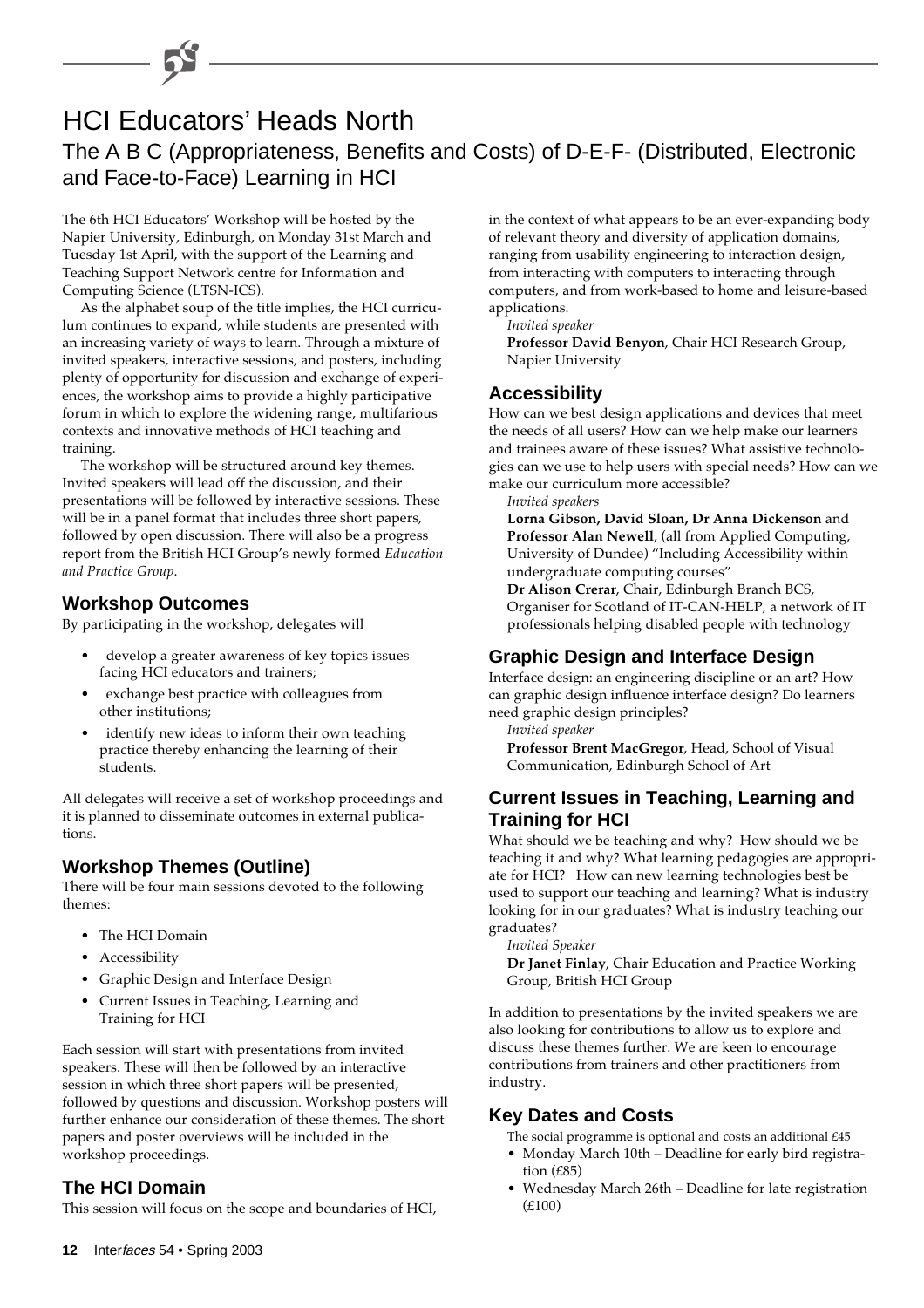

- Monday March 31st 10.30am– conference starts
- Tuesday 1st April 3.30pm conference ends

#### **Other Information**

There will be time to relax – co-chair Alison Varey is setting up a whisky tasting on the Monday evening, followed by the workshop dinner.

Accommodation details can be provided on request.

Registration costs will cover the two days of the workshop, coffee and lunches, while the social programme will cost an additional £45. Registration is open to all those with an interest in the workshop themes and is **not** restricted to those presenting papers or posters.

Registration forms are available from the LTSN link at [www.hcie2003.org](http://www.hcie2003.org/).

If you have any questions then please feel free to contact me, and I hope to welcome you to Edinburgh in the spring.

The British HCI Group's Educators' workshop has run annually since 1998, attracting around 40 of the UK's top HCI lecturers and professors each year: **2002** Department of Information Systems, University of **Portsmouth** 

<http://www.tech.port.ac.uk/staffweb/rosbottj/hciWS2002/> **2001** Department of Computing and Electrical Engineering Heriot-Watt University <http://www.cee.hw.ac.uk/events/HCI2001/> **2000** School of Computing, South Bank University <http://www.ics.ltsn.ac.uk/events/hci2000/> **1999** School of Computing, South Bank University <http://www.ulst.ac.uk/cticomp/hci99.html>

> **Sandra Cairncross, workshop co-chair** s.cairncross@napier.ac.uk

| <b>Workshop Programme (provisional)</b> |                                                                                                     |
|-----------------------------------------|-----------------------------------------------------------------------------------------------------|
| <b>Monday 31st March</b>                | 10:30 Registration                                                                                  |
|                                         | Coffee, Networking & View Posters                                                                   |
|                                         | 11:00 Welcome and Introduction                                                                      |
|                                         | Dr Sandra Cairncross, workshop co-chair                                                             |
|                                         | <b>The HCI Domain</b>                                                                               |
|                                         | 11:15 Keynote presentation: Exploring Interaction Design                                            |
|                                         | Professor David Benyon, Napier University                                                           |
|                                         | 12:00 Interactive Session (panel presentations with discussion)                                     |
|                                         | 13:00 Lunch, Networking & View Posters                                                              |
|                                         | <b>Accessibility</b>                                                                                |
|                                         | 14:00 Keynote presentation: Including Accessiblity Within Undergraduate                             |
|                                         | <b>Computing Courses</b>                                                                            |
|                                         | Lorna Gibson, David Sloan, Dr Anna Dickenson and Professor Alan Newell, all of                      |
|                                         | Applied Computing, University of Dundee                                                             |
|                                         | 14:45 Keynote presentation                                                                          |
|                                         | Dr Alison Crerar, Edinburgh Branch BCS                                                              |
|                                         | 15:30 Coffee, Networking & View Posters                                                             |
|                                         | 16:00 Interactive Session (panel presentations with discussion)                                     |
|                                         | 17:00 Close of day 1                                                                                |
| <b>Tuesday 1st April</b>                | 9:00 Coffee, Networking & View Posters                                                              |
|                                         | <b>Graphic Design and Interface Design</b>                                                          |
|                                         | <b>Keynote presentation</b><br>9:15                                                                 |
|                                         | Professor Brent MacGregor, Edinburgh School of Art                                                  |
|                                         | 10:00 Interactive Session (panel presentations with discussion)                                     |
|                                         | 11:00 Coffee, Networking & View Posters                                                             |
|                                         | <b>Current Issues in Teaching, Learning and Training for HCI</b>                                    |
|                                         | 11:30 Keynote presentation: Education and Practice: bridging the divide                             |
|                                         | Dr Janet Finlay, Chair Education and Practice Working Group, BCS-HCI Group                          |
|                                         | 12:15 Lunch, Networking & View Posters                                                              |
|                                         | 13:15 Interactive Session (panel presentations with discussion)                                     |
|                                         | 14:15 Where Next? Discussion on the activities of the Education and<br>Practice Group Working Group |
|                                         | 15:00 Closing Remarks Professor Alistair Kilgour of Realaxis Consulting                             |
|                                         | 15:15 Coffee and depart                                                                             |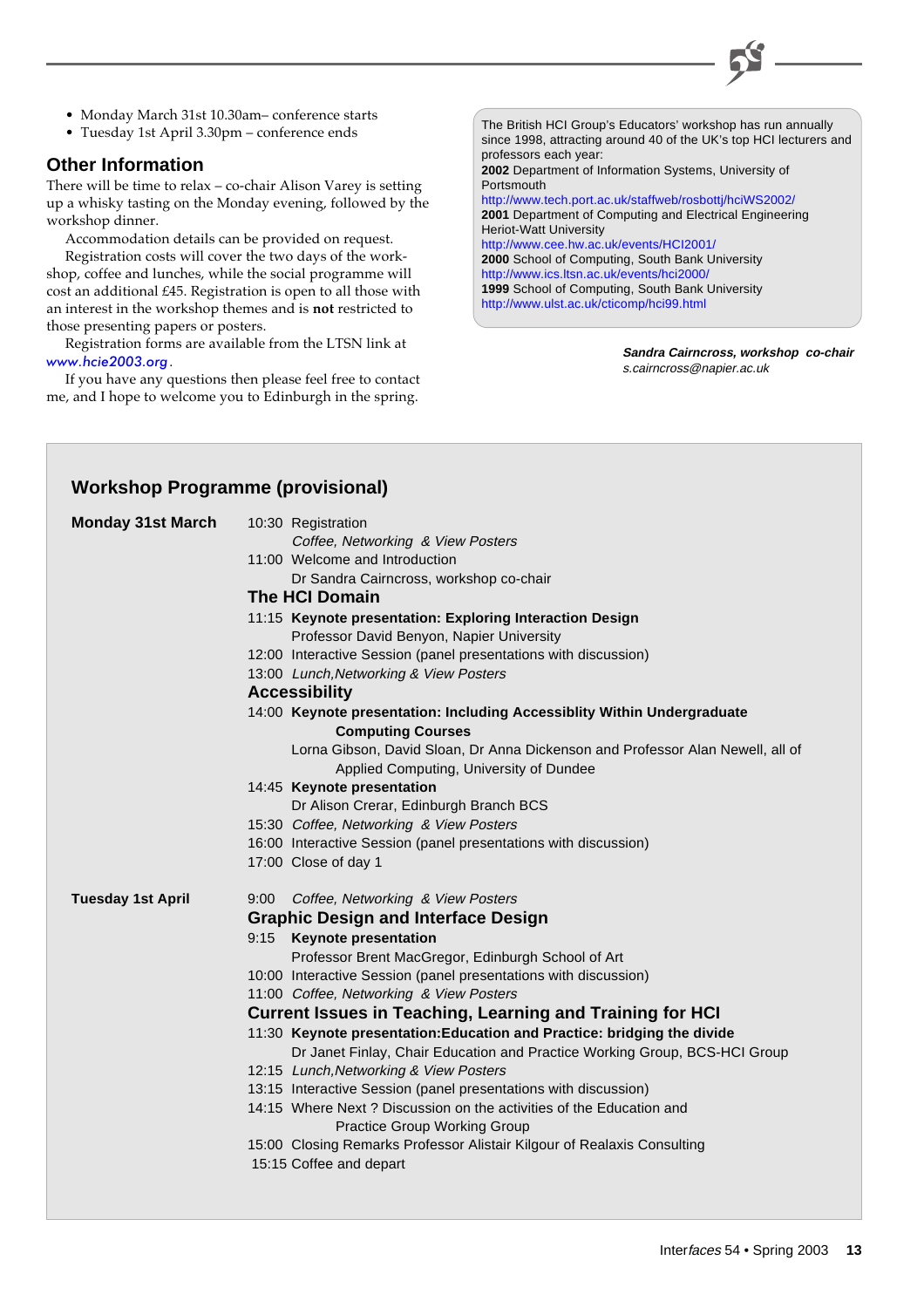# 'Rage, rage against the dying of the light…' The Cassandra Column **Cassandra Hall**

At a recent workshop we discussed student reading. The consensus appeared to be that students don't read much at all and some of them don't appear to have much of an ability to do so. This wasn't just a problem with computing or psychology students but arts undergraduates too. It wasn't a preserve of the New Universities either so those of us in the Old can't slap each other on the back and snigger.

Now, it's true that the price of academic books is beginning to make them look like some sort of dreadful luxury or status symbol. I'm even starting to be sympathetic with that way of assigning class by counting the books people have. Because unless you can make friends with every author that's any good, you can't afford to buy the things if you're this side of professor. And I am, and likely to stay chairless if God and my VC have anything to do with it. And I'm fed up, but notwithstanding.

It was sad, the way we all wanted our students to read. We wanted them to read academic papers to keep abreast of current developments. We wanted them to read the seminal papers of the past to see where we had come from. We wanted them to read newspapers so they'd know what was going on. We wanted them to read text books to get a wider picture. We wanted them to read novels to feed their imaginations and to develop a love of words. I wanted them to read poetry and Richard Dawkins to stop them believing in pseudo science. I was outvoted. Hardly surprising really when such a lot of HCI thrives on pseudo science and now there have been attempts at a recent HCI conference to stave up anecdote and, as if that wasn't enough, to put the boot in on grammar as well. But the students themselves share Robert Louis Stevenson's belief that: "Books are good enough in their own way, but they are a mighty bloodless substitute for life."

The big problem with asking students to read is one that I suspect isn't going to win me any friends. Let's face it, a lot of the papers and books aren't exactly a bundle of laughs. Have you noticed how many papers are ghost written by Boring and Tedious? And I feel guilty if I ask students to read stuff I keep by my bedside to send me to sleep.

Why is it that so many writers think that unless it's hard going it isn't real academic stuff at all? Richard Dawkins doesn't write like that. Neither does Steve Rose. Even Stephen Jay Gould is only slightly tedious (mostly because he never shuts up about baseball). Richard Feynman is more entertaining even than Terry Pratchett and only marginally less useful. HCI is the most interesting subject I know of outside of physics so how come we academics manage to make it so unpalatable for our students when we write? I've seen the most entertaining, erudite, witty and charming of people turn into harpy hags when they start writing. Why can't they put all the charm they project on stage into a book or paper?

And then there's the bigger problem that so much of what is written pays scant regard to what has already been written and some of it is very badly written as well. I was brought to this rather depressing belief after reading articles written by those writing for the Web and then thinking of the years of

work HCI had put into tackling the very problems they were bemoaning or, even funnier, shouting 'eureka' over because they'd just (re) discovered the solution.

Why are we continually reinventing the wheel but this time with hexagonal sides and spiky bits? They say that science advances by building on the shoulders of great scientists but the Web seems not to have recognised shoulders at all and is obsessed with bits much lower down and often used as terminology for nonsense. Is it we don't read? Or is it that the people who write don't aim it in the right direction so the people who should get the information never see it? I find myself lamenting the energy wasted on solving problems that already have solutions. But then no doubt ergonomics felt that way about early HCI. And I suppose there's always the chance they might find a better solution if they aren't saddled with our mind set.

There's a temptation always to blame this on the youth of HCI, computer science and software engineering. We act as if some time in the distant future it'll all be okay because we'll have matured and won't make these daft mistakes. But it isn't really like that.

A while back, I saw snippets of a Channel 4 programme on why buildings collapse. Being impatient with the series, which, although very good, concentrated on what people felt rather than what went wrong, I bought the book. Now, don't dismiss it as not being about HCI because here's the trick. It sort of is. It's certainly about engineering and having read it I came to the conclusion that all of the failures I witness in software engineering have parallels in civil engineering. One horrendous, depressing story followed another. I began to wonder why people could repeat mistakes. Surely, if you got it wrong and people died you'd warn others? But it wasn't that simple, and it didn't always happen. They didn't read. They didn't know where to find the information. They didn't even know the information was there.

And actually, that's what science is like too. I may have presented a cosy and idealistic picture of science, building on what has gone before, but that isn't entirely true. If it was, there wouldn't be such quarrels over who invented/discovered something or other first.

Why doesn't the Web read us? Because it doesn't know we're here – not really. Gilbert Cockton touched on this in an earlier issue. They don't read us. I know of one leading light who was invited to speak on HCI issues at a CS conference 'because CS educators aren't integrating HCI into their courses'. The conference aimed to 'pass on tips to HCI educators' at which point I have to admit to thinking: 'Hey guys and gals, we don't need tips, it's you that needs tips from us!' And all this after my dearest friend has told me quite blithely that after 7 years of it, she isn't doing CS conferences anymore because: "I've told them all there is to know about integrating HCI and now they need to get on with it." Be real darling; they haven't started to listen yet. And in fact, they didn't even know you were talking to them.

I read a lot when I was a student. Probably all the wrong things. I still do that too. The worthy book reviews in *Interfaces* always depress me because instead of reading the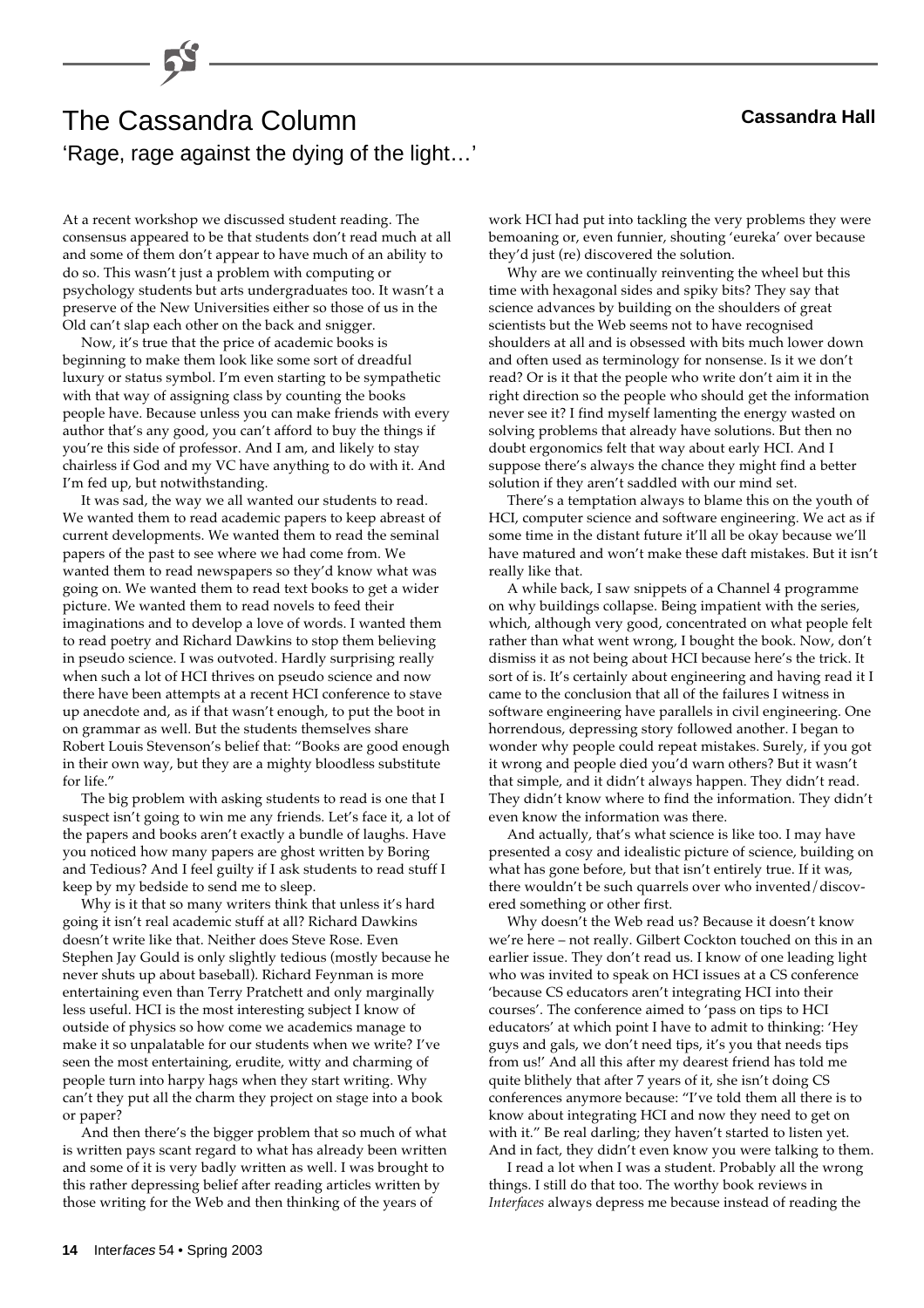

I used to be amused by the way that the book reviews editor went on and on *ad nauseum* about where the citations were and whether they were readily available. I thought she needed to get a life. But I've grown up since then and I sympathise now. The first thing I do when getting a book is to read the dedication (I won't read anything dedicated to loved ones because I know the book will make me sick, all that sloppy insincere pandering ugh!) then at the preface, flick through the contents and look at the list of citations. It tells you a lot. You can guess the mind set by looking at what's referred to. You can gauge the argument and how well supported it is. I can work out how trustworthy and modest a writer is by how they use citations. And it's not just me. At HCI 2002 an academic remarked that he'd looked at how citations were used and sometimes – more often than is good for us – the citation referred to just didn't support the argument. This is scary stuff.

Citations are there to support arguments. They are there to show the process of proof. They are not there to make ourselves look learned – no amount of name dropping shows you to be well read if you don't understand the content and misuse the author. They are there too so that others can verify your argument and look at fuller sources if they wish. They are there for the reader, not to prove the intellectual prowess

of the writer, nor to act as an advertisement for everything we've written so far. Academics must start taking writing seriously if they want other people to take reading seriously. Citations are not the academic equivalent of shouting 'hello mum' on TV!

Books and papers are hard work. They are hard to write and harder to read. Certainly, harder work than surfing and skimming and dipping. But they deliver so much more. We have to ensure that we use them properly, and we offer our readers the very best means we can of checking our arguments and putting us right. We can do that by using our citations wisely and honestly.

Books are our weapons against ignorance. Citations are the proof that we have indeed built our arguments on the shoulders of giants. Let's not degrade them. Terry Pratchett's *The Globe* explains how books are based on books that went before and future books are contained in present books. But he sums up the impact of books much better in an earlier novel so I shall leave the last words to him:

"The Library didn't only contain magical books, the ones which are chained to their shelves and are very dangerous. It also contained perfectly ordinary books, printed on commonplace paper in mundane ink. It would be a mistake to think that they weren't also dangerous, just because reading them didn't make fireworks go off in the sky. Reading them sometimes did the more dangerous trick of making fireworks go off in the privacy of the reader's brain." From *Soul Music*.

Postscript – no, Anne Smith, charming and talented though she undoubtedly is, isn't one of my PhD students. And the Invisible University isn't anywhere near Abertay, wherever that is. It sounds too far away from motorways and dreamy spires for comfort…

> **Cassandra Hall** The Invisible University

### **Barbara Crossouard**

# Workshop Report HCT – 2002 Tools for Thought: Communicating and Learning Through Digital Technology

At the end of September 2002 I attended HCT – 2002, a twoday postgraduate workshop with the title 'Tools for Thought: Communicating and Learning Through Digital Technology' organised by the School of Cognitive and Computing Sciences of the University of Sussex and sponsored by the British Human–Computer Interaction Group. Distinguished guest speakers included Miss Alice Gryce of Digital Brain, Professor Eileen Scanlon of the Open University, and Professor Andrew Monk of the University of York. The other participants were postgraduate students from around the UK and abroad, all of whom were taking the opportunity to present their ongoing DPhil studies.

I should explain my own perspective here – I was just on the point of enrolling for the first year of a DPhil as a Graduate Assistant in the Institute of Education at the University of Sussex, so I was one of the few participants not to make a presentation. I will be working on a project whose focus will be to evaluate the impact of the internet on

teaching, learning and assessment, so the workshop as a whole was quite illuminating in its insights into new developments waiting in the wings of the human–computer interface.

The first comment that springs to mind relates to the diversity of the presentations – their focus was extremely broad, awakening me to many issues related to the use of computers in education. Indeed I have to say that some presentations seemed thoroughly futuristic to me. For example, I learned about the reality of using sensors to capture the learner's emotional state, so that as user frustration rises (as we know it sometimes does!) a help facility is enabled, offering timely pre-emptive advice [1]. Another project that surprised me was WISdeM [2], where learner profiles are developed allowing the presentation of material to be tailored individually to suit each learner's communication preferences and learning styles. My relationship with my computer will have to change – it is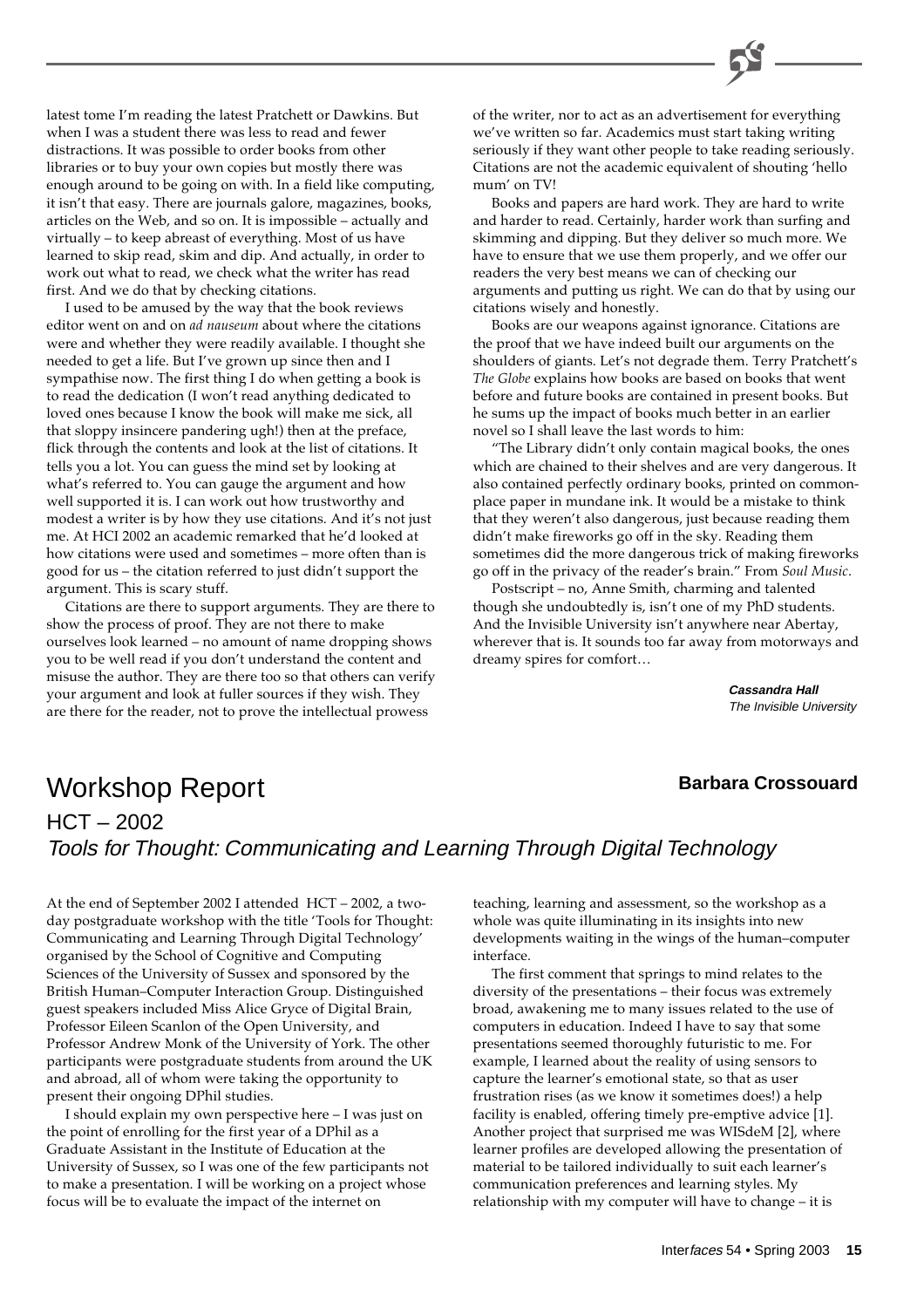becoming a much more complex creature than I would ever have given it credit for!

I did find it fascinating how far the characteristics of the users are being taken into account and used to personalise the human–computer interface. Two studies that come to mind here are the incorporation of individual goal orientation and motivation levels into tutoring systems using Ecolab. This is an Intelligent Tutoring System (ITS) on the topic of food chains and is aimed at children [3]. In the context of the work of Ames [4], who has identified two main groups of goal orientation in students, the existing Ecolab software is being adapted to include a goal context, which corresponds to the student's goal orientation, and then to provide feedback adapted for that orientation [5].

The second modification being studied involves the measurement of a learner's motivation (based on the three components of *effort*, *independence-control* and *confidence*) and its use to modify the presentation of activities within the Ecolab teaching program [6]. The ambition of these studies impressed me, given the task of capturing a student's motivational characteristics in the first place, let alone building in a response to lead to better learning outcomes. Again, the workshop was invaluable to me in opening my eyes to what the future could hold.

It was also striking that a considerable number of presenters sought to locate their work within a theoretical framework that embraced constructivist Vygotskian concepts of learning, in rejection of transmission or behaviour reinforcement models which were possibly associated earlier with computer-based learning. I found this focus on the part of the researchers very encouraging and, of course, it is important for the general uptake of these new ideas. Ecolab is an example of this, designed around a Vygotskian approach, and aiming to provide collaborative, adaptive scaffolding of learning for children.

Other presentations by Pat Jeffries [7] and Skip Basiel [8] focused on using internet technology (asynchronous communications and research-based VLEs respectively) to provide scaffolding of higher-order learning, and opportunities for collaborative working. The insights gained from these projects are obviously important in establishing best practice in uses of internet technology in higher education. From a personal perspective I really appreciated the opportunity the workshop gave me to share their ongoing research with them.

From a different perspective, Mary Darking's study of the response of two UK universities to the growth of on-line learning technologies was illuminating, and her findings deeply sobering [9]. Using an ethnomethodological approach, she has identified several important themes for analysis.

The first of these is the growing shift in focus, within higher education, to the integration of on-line learning with face-to-face teaching, and away from the provision of on-line distance learning, a shift partly due to the failure of this market to generate the incomes once predicted.

The second is the recurrent theme of a 'sense of inundation' emerging from her interview data, in terms of workload and in terms of the changes to teaching itself as the capacity to link to internet resources makes an impact, and finally in terms of the administrative task of integrating existing infrastructures with on-line technology.

If this were not enough, she also identified attitudes of deep unease associated with a multitude of complex issues, for example the disquiet felt for the way on-line materials and activities seem to become fixed or frozen, and the distaste expressed for the surveillance and monitoring capabilities of on-line technologies.

Other aspects were seen more positively, however, such as increased equality in admissions and assessment. Overall, her contribution to the workshop was invaluable for its focus on the perceived effects of on-line technology on the academic workplace and for putting in the spotlight the implications of the implementation of on-line learning for the academic world and for its values. Perceptive and undoubtedly disquieting, her presentation made vivid the transforming influence of technology on our society and its institutions.

To conclude, the workshop as a whole opened my eyes to many new avenues to be explored in our interactions with computer technology and gave me the opportunity to meet with people working in similar areas to me. My thanks to COGS at the University of Sussex who organised and sponsored the workshop, to the British Human Computer– Interaction Group as co-sponsors, to the University of Sussex Institute of Education for supporting my attendance, but most of all to everyone who presented their work.

#### **References**

- [1] Anne Smith, 'Towards an Interface that Effectively helps in Relieving User Frustration'
- [2] W.A. Janeiro and Claude Ghoul, 'WISDeM: Communication Preference and Learning Styles in HCI'
- [3] Luckin R. and du Boulay, B. (1999). 'Ecolab: The development and evaluation of a Vygotskian design framework', *International Journal of Artificial Intelligence in Education*, **10**, p198–220.
- [4] Ames, C.A. (1990). 'Motivation: What teachers need to know', *Teachers College Record*, **91**:3, p 409–421.
- [5] Erika Martinez, 'Helping to provide meaning to the students' learning by considering their goal orientation'
- [6] Genaro Rebolledo-Méndez, 'Modelling the motivational state of the learner in a Vygotskyan inspired ITS'
- [7] Pat Jeffries, 'Supporting the effective implementation of asynchronous computer conferencing in a campus-based HE environment'
- [8] Anthony (Skip) Basiel, 'Meeting the needs of the on-line researcher: an investigation in virtual autonomy'
- [9] Mary Darking, 'Integrating on-line learning technologies into UK universities'

**Barbara Crossouard** University of Sussex B.Crossouard@sussex.ac.uk

#### Call For Papers

5th IEEE Workshop on Mobile Computing Systems and Applications WMCSA 2003

> October 9–10, 2003 Santa Cruz, California, USA

Hard submission deadline: May 23, 2003 Notification to authors: July 28, 2003

for full information:

<http://wmcsa2003.stanford.edu/>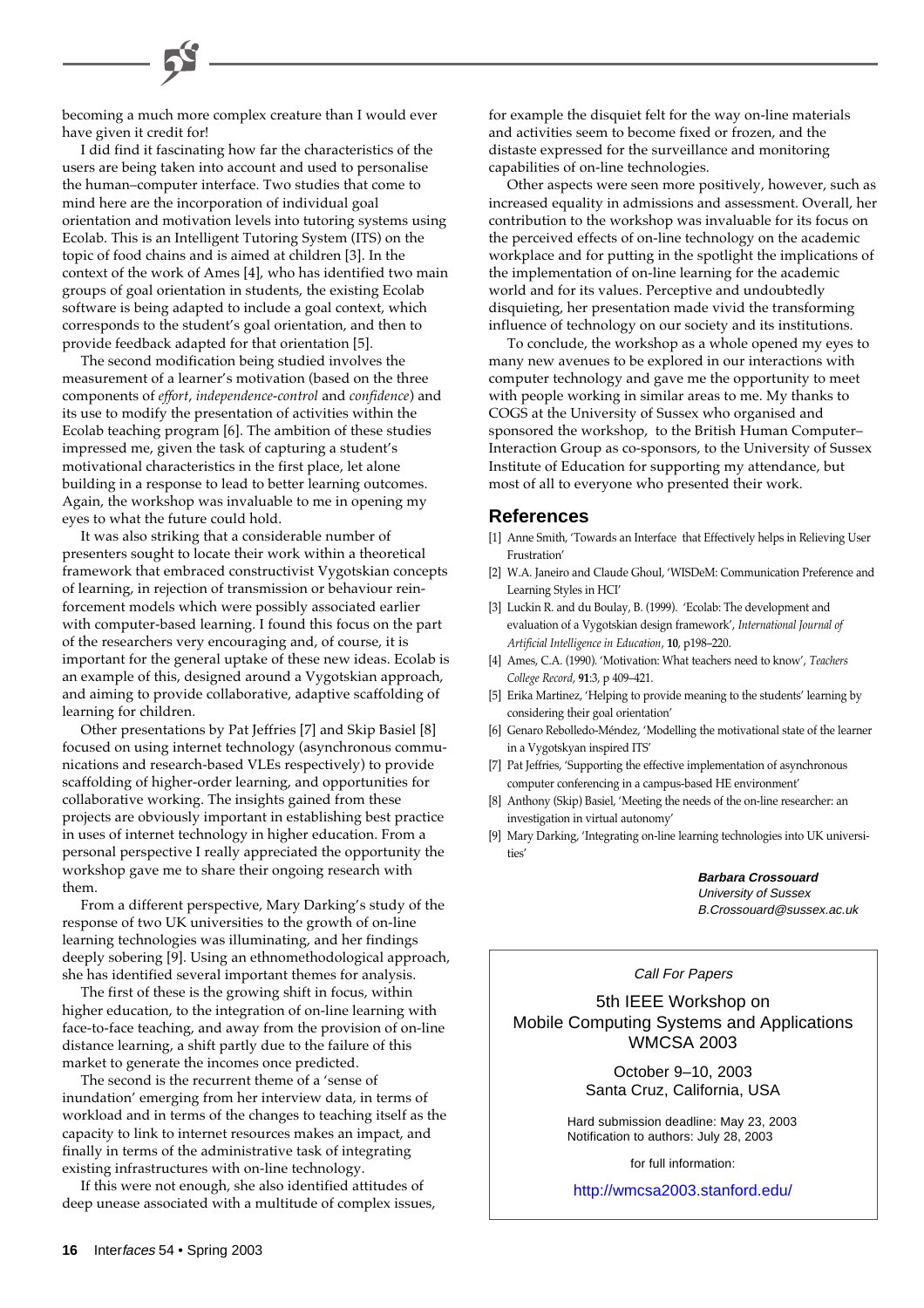

#### **Stavros Kammas**

# My PhD or "Never take seriously people in trains"



I started my PhD because I didn't have anything better to do… Wrong! A PhD is not a waste of time (although sometimes it feels like it is!). It is a long, three-year process, during which sometimes you become more creative, and sometimes you just run out of ideas. For me, it is certain, however, that the primary

reason for starting is to get a PhD.

Whenever I am on the train during the weekdays I see people, almost isolated from the rest of the carriage, using their mobiles or bent over their laptops or PDAs trying to work. My main concern was always how these people can work under these circumstances. So I decided to do it as a research question for a PhD.

The first year of my PhD wasn't very creative in terms of writing. I spent plenty of time in libraries and internet portals trying to decide what I really wanted to do. Because, honestly, you don't really stick with the initial proposal that you submitted when you applied for a place at a university. You start thinking that you need to be more specific, and to look more deeply into your subject. However, you have to be careful how deep you go because at the end you might not be able to see where you started.

Returning to the incident in the train, these people were creating a temporary virtual office in the carriage where they were trying to do their work. The focus I initially found to my study was on 'Knowledge Management in Virtual Environments' and this made me more enthusiastic about the work. My supervisor helped me specify tasks that I would be able to carry out in the time provided. I realised I had to be strict with myself because I had a lot of work to do inside my final three-year deadline.

Having finished the first year of my PhD, I spent most of my time on reading about definitions, creation, understanding and management of knowledge. It was a good chance for me to become more familiar with the subject.

 I was working at the same time on a research project called SANE so I had the chance to brainstorm with people from different disciplines and, basically, put my work under the microscope. SANE stands for Sustainable Accommodation in the New Economy ([www.saneproject.com](http://www.saneproject.com/)) and the main objective was the creation of a framework for workplace design for mobile knowledge workers. The project changed the focus of my PhD from knowledge to communication. I was rather interested now in the shared knowledge that was created while people communicate.

The second year of my PhD was spent doing fieldwork studies at three engineering companies using qualitative interviews. The main question was 'What do knowledge workers need in order to do their work?', and the studies were conducted as three-stage interviews. The empirical research was attempting to investigate the communicative needs for mobile knowledge workers (access to people and resources). I found the process really interesting but it was difficult for me to design the methodology. Reading the literature and similar research gave me some ideas. The analysis of the results was the most fascinating thing. By making maps of 'cause and effect' relationships I was trying to relate issues that were raised by the different organisations. Suddenly I became really creative and innovative. The maps helped me identify norms within the issues, rules that were governing the work context of the mobile knowledge workers. I started talking about things that I had never seen before anywhere in the literature. I believe that this is normal after a year of research, reading books and practical experience. Besides, during a PhD, you become an expert in your field.

As I had now finished my second year of my PhD, I felt I was really more productive than in the first year. Empirical research puts your PhD in space and time as you make contact with real people and talk about real problems that you thought of or read about in the literature. And of course the results help in the refinement of the research questions during the last year.

Being in the third year of my research at the moment, my writing has started (at last!). I am developing a methodology for modelling the communication of multidisciplinary nomadic teams. As this methodology has to be evaluated I consider that the returning to the companies with a prototype and the collection of some results will be necessary for the completion of my thesis. It is intensive work but I have got used to working under these circumstances. I even wake up quite early in the morning! I am trying to take advantage of my time and do work anywhere, including on trains, in cafés and in parks. I became the object of my research myself, a mobile knowledge worker. However, it is important to keep some balance in your life with some activities that are not necessarily intellectual. I am off to fencing now! ;o)

> **Stavros Kammas** s.kammas@rhul.ac.uk Royal Holloway, University of London

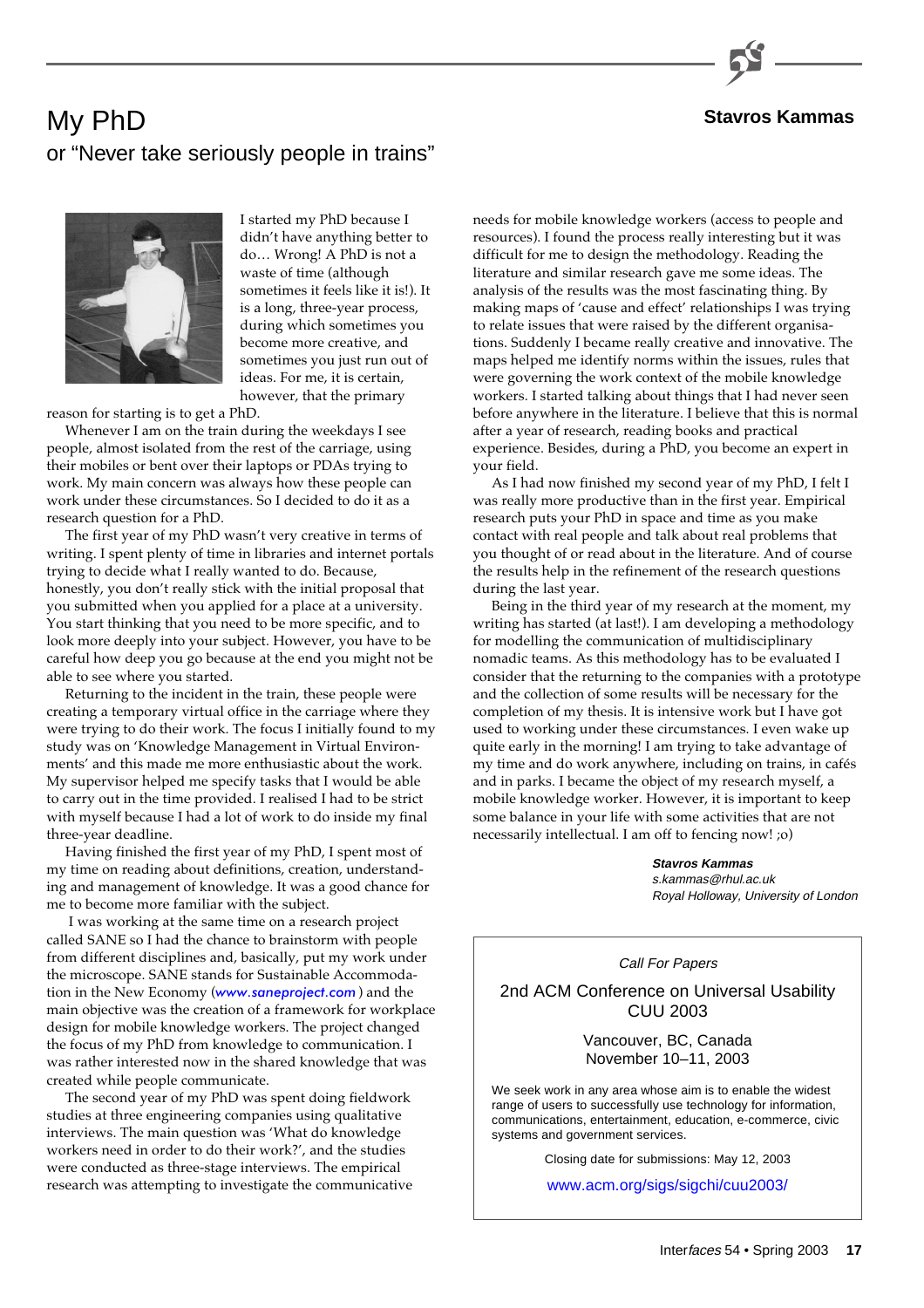

# Vet's column **Alistair Kilgour** "Honni soit qui mal y pense ..."

'Aisle, altar, hymn' — these are apparently the three reassuring words that an anxious bride-to-be needs to repeat to herself while she awaits her grand entrance. My only excuse for mentioning them is that someone recently presented this as a counter to the claim of another wellknown story to have as its punch line the only triple pun in the English language. This concerns three brothers who inherit their father's cattle ranch, and look for a new name to reflect the change in management. Eventually they decide the new name has to be 'Focus', because that's where the sons raise meat. I will leave it to you to decide whether the uniqueness stands intact  $-$  or to let me know of other rival claimants I am unaware of.

My post-mature decision to learn French was motivated, I now realise, more by a desire to enlarge the pool in which I could fish for unusual and intriguing words, than by any desire to be able to communicate more effectively. I recently acquired (from *amazon.fr*, on the recommendation of a friend who is fluent in French) a wonderful book by Henriette Walter, *professeur émerité* [I like that] at the University of Haut-Bretagne, entitled "Hon*n*i soit qui mal y pense", with subtitle, '*L'incroyable histoire d'amour entre le français et l'anglais*'.

As well as the usual discussion of the many *faux amis* in the French language designed to mislead the unsuspecting English-speaking learner, the book includes a comprehensive list of what the author refers to as *très bons amis* — words that have exactly the same meaning and spelling (though not of course pronunciation) in both languages.

Notwithstanding this large overlap, I keep coming across wonderful words in French that seem to be crying out for adoption in English. What about *groupuscule*, for example? What better designation for the sub-committees formed in the recent restructuring of the HCI Group's executive committee? And *banalisation*, for the erosion, through repeated exposure, of our ability to be shocked or amazed, for example by violence, or by outstanding originality  $-$  how has English got along for so long without a word for this? Or *zizanie*, which I would like to pretend I came across by starting to read the dictionary backwards. It seems to convey a cross between chaos and enmity. My dictionary gives as an example of its use the phrase, '*semer la zizanie dans une famille*' — not something you would ever do, of course.

#### Arose by any other name

This preamble is by way of introduction to a discourse on words, the need for precision and sensitivity to context in using them, and, more importantly, in inventing new ones. It's really about the usability of language, in particular HCI terminology. Although there is a common saying in English, 'The French have a word for it', it is surprising in fact how often the French don't have a (single) word for it  $-$  they use a phrase instead. (Try 'clockwise' for example, which came up in my French class just this morning. English even has two words for this, the other being *deasil*, the opposite of which is, of course, *widdershins*.) I believe there are many

cases in English where clarity would be improved if we followed the French approach, instead of inventing new words or, as is more often attempted, hijacking an existing word and giving it a specialised new meaning in our discipline.

Take, for example, the areas of requirements capture and conceptual design. I have been tutoring the OU M873 module ('User Interface Design and Evaluation') for a couple of years, and will quote from its course material in illustration. (Overall I think it's an excellent course, and will give a wider critique later. In regard to the definitions discussed here, the course follows conventions established by previous authors.) In the beginning, brothers and sisters, there was the *scenario*, or to be more precise, the *task scenario*. (The 'task' qualifier seems to be necessary here — I guess, in general, a scenario need not incorporate an example of goal-directed behaviour.) A task scenario is defined in the M873 course notes (Unit 2, p38) as, 'a narrative description of a task, describing the *current* use of a computer system. … Task scenarios are usually personalised, and describe a specific instance and situation of use' [my italics]. So far so good — although the inclusion of the word 'current' may raise some questions. After all, the current system was presumably at one stage just a glint in a previous designer's eye, and that designer may have envisaged at the design stage this very task scenario, before there was any system to support it.

In any case, when discussion turns to conceptual design of a new system, the vocabulary changes in a confusing and unnecessary way. For the target system being designed, the task scenario is to be called a 'use scenario', described in M873 (Unit 2, p39) as: 'also a narrative description of a task, again at a very detailed level. It differs from a task scenario [only] in that it describes future use of the computer system'. In other words, it's a *proposed* task scenario, so why not just call it that? Nothing but confusion is added by changing 'task' to 'use'  $-$  and in any case it's always advisable in my experience to avoid like the plague any expression in which 'use' appears as an adjective.

#### Swimming wit' da fishes

Suppose now you want to remove the details of the named real, or more often fictional, user from the (proposed) task scenario, to make it more generic. What does it then become? Why, a 'concrete use case' of course. (Please let me out, my head hurts. A triple pun this surely isn't perhaps a triple antonym?) The intelligent novice might naïvely imagine that making something generic was a process of abstraction — but the last thing you would expect as the outcome of abstraction is 'concrete'. Never mind, at least the albeit troublesome middle term 'use' hasn't changed. But the last word of the trio has metamorphosed from 'scenario' into 'case', for no plausible reason. Indeed there are many very good arguments against such a change. For one thing, 'use case' has a very particular (though still hotly argued over) meaning in the UML community, which the HCI learner may already know about,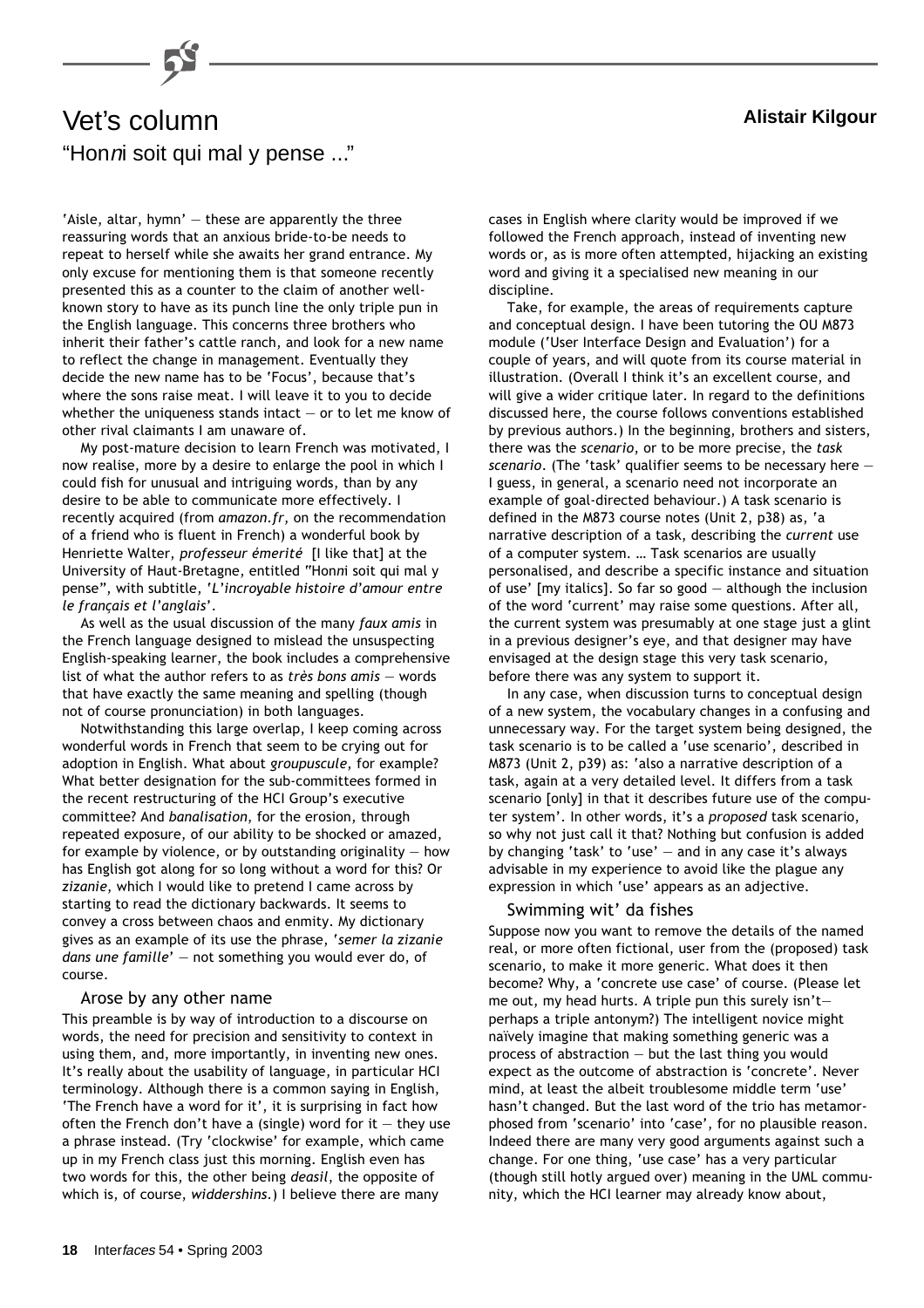promoting the question, "What, if anything, is the connection between the (concrete) use case as defined here, and a 'Use Case' in UML?" On this the notes are silent.

The (proposed) generic task scenario, sorry, 'concrete use case', is still not the end of the story. Suppose more abstraction is needed, to distil out the canonical user action and the expected system responses, removing not only the user's identity, but also any reference at all, by noun or pronoun, to a generic user. At least, at last, you might be able to guess this one  $-$  the required change is from 'concrete' to 'essential' (use case), in one easy step. You might think that the change from 'generic' to 'essential' (task scenario) might be even easier, but now is not the time to quibble. In fact in this case, given the format in which the 'essential use case' is usually recorded, there might really be an argument in favour of changing the name completely, for example to 'action-response table'.

On reflection, what I am arguing for here is perhaps an object-oriented approach to the design of terminology. Invent a name for the highest level category, and then use that name, with a suitable qualifier or qualifiers, for all subcategories derived from it. Using different terms for variations of the concept only serves to confuse the learner, often inducing feelings of incredulity, if not derision. I have found that students on M873 have most difficulty with this area of task analysis and conceptual design, not I believe because the ideas are inherently difficult, but because the recommended terminology is confusing and counterintuitive.

#### Teaching to the converted

Overall, though, the students I have supervised on M873 have almost without exception become converts to the usercentred design ethos, in spite of the difficulties of working on their own, on an individual rather than group project, and of being geographically separated from (though in electronic and telephone contact with) other students and their tutor. The quality and range of the back-up and support material provided to students are excellent. The two videos are well up to the OU's usual high standards, in particular the first, which is a general introduction and motivating mission statement for the course, featuring an impressive range of HCI pioneers and gurus such as Don Norman and Bruce Tognazzini in sparkling form. This would make an excellent starter for any course for HCI novices, and the OU could do a great service to the community by making it available for purchase separately from the other course materials. In addition to the videos, two CD-ROMs are provided which include audio and video clips of these and other HCI researchers and practitioners, designers, users and application domain experts, though strangely the credits and contextual information (e.g. the names and biographies of the speakers) are not included on the CD, but have to be downloaded separately as 'media notes' from the course web site.

In addition to printed units on requirements capture, design, and evaluation, there are separate books on case studies and industrial applications. Students undertake three assignments and a written examination. The assignments include informal analysis of usability problems with an interface or artifact selected by the student, a redesign of the selected interface, and an empirical, observational evaluation of the redesign with a small number of sample

users. A particularly pleasing and unusual aspect of the course units is the coverage in Unit 8 of aspects of the politics of HCI, for example the issues and conflicts which can be encountered when a new convert to usability undertakes a campaign to spread the message within their organisation. This unit is entitled 'User-centred development in organisations', and was prepared for the course team by Caroline Jarret. It has proved particularly helpful, I have found, to students who encounter, as many do, resistance or incredulity in their organisation when seeking support for the practical work of the course.

Although the course videos show snippets of various types of evaluation being carried out, in my experience most students find the planning and execution of the empirical evaluation of their redesigned interface the most challenging and sometimes intimidating aspect of the course. It would be a great help to these students to have access to a video showing a novice like them carrying out this kind of informal evaluation exercise with one or two users. Perhaps the course team considered this, and decided against it because they felt that perhaps students would be tempted to follow too slavishly the structure and format of the particular exercise shown on the video. But on balance this might have been a risk worth taking. In general I have found OU students to be mature enough to rise above such a temptation, though not always so confident in themselves as not to benefit from seeing someone else grappling with the same kind of dilemmas and challenges they are about to tackle themselves.

The course materials include a commercial interface prototyping system, Bean Builder, based on Java. However development of this package has been discontinued, and it is no longer supported by the manufacturer. I have not encountered any student who has used it other than running the few supplied examples. The vast majority use paper prototyping for their redesign and evaluation exercise, while the few who are experienced programmers use other tools they are already familiar with and have access to through their work such as Visual Basic, JavaScript, or in one case PowerPoint. I think this is a pity. While paper prototyping is fine for many purposes, I think students would benefit greatly from being able to build a computer-based prototype with at least some of the planned functionality and interface dependencies operational. It is sadly true though that, in spite of the early promise of Java, it is still difficult to find a powerful but reasonably priced prototyping tool which would allow the non-expert programmer to build and adjust surface prototypes without extensive training. However I hope the M873 will not give up the search for a better alternative to what is currently provided in this area.

Another more general issue about M873, which it shares with many other HCI texts and courses, is the lack of embedding of the interface design process within a software engineering context. The interface design approach presented on M873 is clearly object-oriented, and, as already mentioned, some terminology from the UML world is imported, though without reference to its different and possibly conflicting significance elsewhere in software engineering. The OU has a general problem in this connection, of which this is just one of many examples. Cross-referencing between different modules is kept to a minimum, to the extent that in my experience it is almost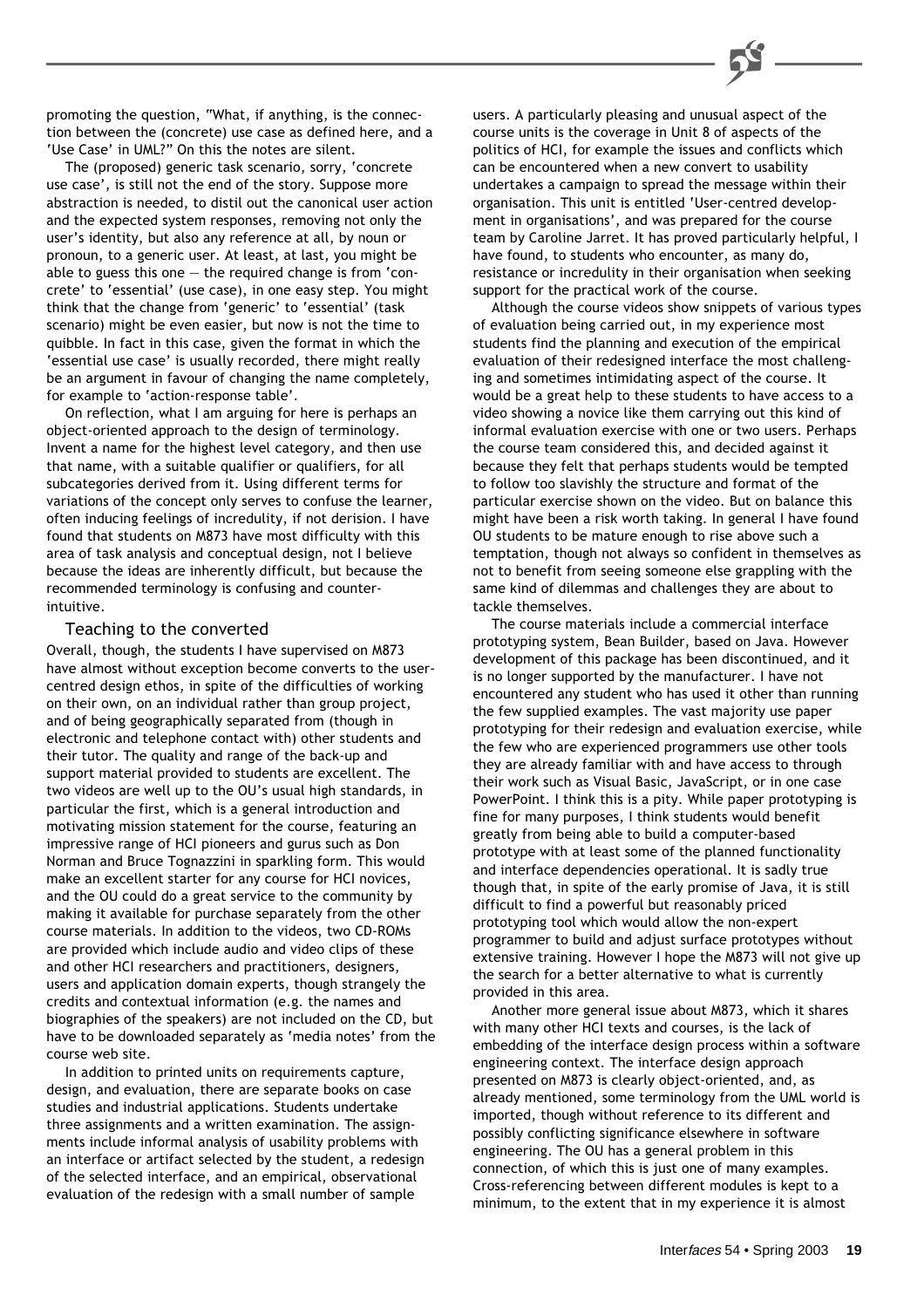non-existent. This is intended to maximise the flexibility of students to take modules in any order, but the downside is that it can lead to duplication of essential material in several different modules or, as in this case, to the absence of reference to prior knowledge which some students may have, which can leave them at best puzzled, or at worst disconcerted by apparent contradictions between what they already know and what they are now being told.

In any case, the days are, I hope, long past when HCI educators could get off with talking and behaving as if the functionality, correctness and efficiency of the systems, whose interfaces they were designing, were trivial matters to be dealt with by alien beings in some parallel universe. The bit of HCI that concerns design of computer-based systems is in my view an essential and ineluctable part of software engineering. Usability needs to be up there with correctness, robustness and efficiency as one of the fundamental concerns of system design — and to a large extent that battle is already won. But it does mean that crossreferencing to the wider software design process should be an essential aspect of any HCI course that belongs in an IT or computing syllabus. In the case of M873, it would not be difficult to include enough about object-oriented system analysis and software design methodologies to allow learners to resolve any conflicts with prior knowledge, and to provide links to further study for those for whom HCI is the first aspect of software engineering that they encounter.

#### Surely, books would be cheaper…

So would someone wishing for a 'crash course' in HCI be just as well reading a good book, such as Preece, Rogers and Sharp, rather than committing to (at least) six hours a week for six months of work and anxiety (with quite a lot of fun and enlightenment as well, of course) by enrolling with the OU on M873? Unless they were unusually dedicated, almost certainly not. For all but the few, 'self-paced' learning means no learning at all. The OU as an organisation, like most individuals, only works because of deadlines. And although students are physically separated, there is a strong sense of community, supported and strengthened through electronic communication such as the FirstClass conferencing system, among a group of learners following the same course of study, and subject to the same pressures and deadlines. Also, excellent though the Preece, Rogers, Sharp book is, in the nature of things no single textbook, even supported by a well-populated web site as this one is, can match the richness and diversity of the resources and support materials provided to learners on an OU module like

M873. Another crucial advantage of the OU route is the excellence of the tutorial support — though I shouldn't really be the one to say so.

Most important of all though is that the OU course is essentially practical  $-$  it forces the learner to go through, at least once, the evaluate, redesign, re-evaluate cycle. (Unfortunately, because of the short timescale, the target system or interface for the practical work is usually not one that the individual student has had a hand in designing in the first place.) It is only by going through this process for themselves that learners begin to accept, and internalize, the core verities of user-centred design. It is unlikely that someone reading a textbook on their own would put themself through this experience with the care and rigour which M873 engenders. Even if they did, though, they would miss out on the feedback that the OU student will receive from their tutor.

Joy of X updated. No beards this time! In closing let me mention  $XonX -$  the joy of X redoubled. Somewhere buried in my archives I may still have the issue of *ACM Transactions on Computer Graphics* in which the first few papers on the X10 (as it was then) window system appeared — I think it was around 1986. At that time many people in the UK academic community (including me) turned up their noses at X windows, preferring the more elegant and powerful, though slightly flaky, NeWS system from Sun. But the X window system was the one which survived (though it could be claimed that NeWS was reborn as Java a decade later), and it eventually became the *de facto* standard for Unix, and later Linux, workstations and servers throughout the world.

Now at last X11 has become available for Macs running OS X, downloadable from Apple's web site. I have just transferred all 40Mb of it over a phone line, and am looking forward to being able to run some of the 12,000 or so open source applications which the Unix and Linux world have enjoyed up to now. Some of them, in particular OpenOffice (which I already use on both a real and a Virtual PC), may even turn out to be useful.

It is a special pleasure when you stick around long enough to witness such a surprising and unexpected convergence of two quite separate technologies, whose history you have watched in wonder, and in a small way participated in, over the past few decades.

> **Alistair Kilgour** Alistair@realaxis.co.uk

# Book Reviews

Leonardo's Laptop Ben Shneiderman MIT Press pp 269, £16.50 ISBN 0-262-19476-7

I've got a cold and I don't feel like doing much so I thought Schneiderman would entertain me without making my temperature rise any more. *Leonardo's Laptop* is an interesting read because it's Schneiderman speculating and having visions, and people's dreams are always interesting, though some of Schneiderman's look like they'd be my nightmares – being mailed other people's digital holiday snaps sounds horrific and soporific and slow. But I can imagine Schneiderman being much nicer about it than I could be.

I'm not sure what to say about LL. It's an interesting departure and quite unlike the wonderful textbook that has so successfully reached three editions

without running out of steam or having tantrums. There's a nice 'sound bite' from Norman on the back. But Ben Schneiderman isn't Don Norman. He lacks Norman's fire and irritation. Norman always goads me into thinking; Shneiderman cajoles me. I wouldn't read Norman when I had a cold.

Fans of Schneiderman will enjoy this. It'd make a nice present for someone too. It's a kind and generous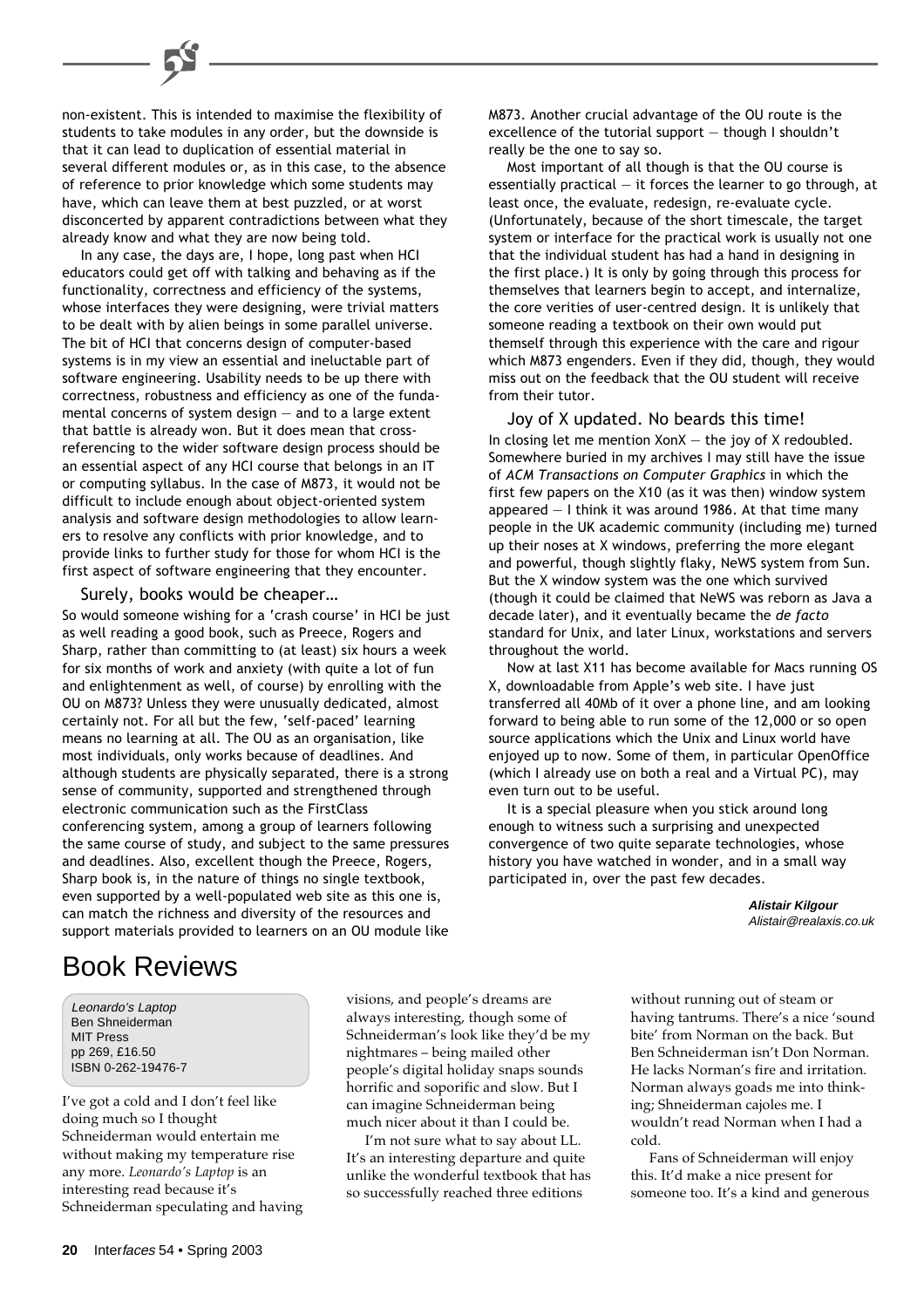

book that recognises there is more to HCI than getting the screen right and the buttons arranged. Industry may well listen to Shneiderman because he is so calm and rational. Norman always sounds OTT and then you kick yourself for not believing him. I'm still amused that the Teddy predicted people's behaviours with mobile phones with a measure of perception that borders on witchcraft.

MIT Press's pricing policy is impressive. I know that recommending their books won't send you all spiralling into bankruptcy. They are scrupulously fair and the books are a delight, nicely printed and nicely presented. The covers are always a treat. LL is no exception. It is a very nice package indeed.

This is a nice book to read round the fire of a winter's evening, a glass of Jamesons and some company to speculate with. And it would have been a sweet gift for the stocking. But I'm left thinking that Shneiderman is over-generous and there are parallels between Leonardo and software engineering that he is too nice to see. Leonardo often promised more than he could deliver, delivered late and over budget and didn't always test sufficiently. But LL is a fitting and timely direction for HCI and shows the growing maturity of our field.

If the loved one has been neglectful and didn't buy you this, then treat yourself as a reward for surviving Christmas. Tell them I said so.

> **Xristine Faulkner** xristine@sbu.ac.uk

The New SocioTech Coakes, Willis and Lloyd Jones (eds) Springer CSCW series, 2000 pp 224, £37.50 ISBN 1-85233-040-6

This is another in the excellent Springer series of CSCW texts, each edited by guest editors. The aim of this particular collection is to show how socio-technology can ensure the optimisation of performance in organisations.

Coakes et al kick off their collection by explaining their aims and why they've chosen to put this particular collection together. There is then a quick history lesson on the influence of socio-technical principles on modern organisational practices. This provides

a foundation to the contributions that follow.

Part 2 starts with a super contribution from Enid Mumford on technology and freedom and goes on to examine the role and expectations of socio-tech in today's world. There's even a contribution on the impact on UK university curricula by Brian Hopkins.

Part 3 looks at redesign and starts by combining usability engineering and socio-technological concepts. There's a nice section here on practical hints and tips. The final part, part 4, looks at some particular cases and what can be learned from them.

This is a dense and varied collection of essays on socio-tech and should make interesting reading for anyone interested in CSCW, but my guess is that some of these contributions will appeal to those in business and sociology. In fact, this is a feeling I've had about other titles in this series, so no change there.

> **Xristine Faulkner** xristine@sbu.ac.uk

The Language of New Media Lev Manovich MIT Press, 2001 pp 355, £23.95 ISBN 0-262-13374-1

The first part of this book is hard going and I had a couple of attempts to get into it. There's not very much to struggle through but struggle through I did. So, if like me you feel like giving up, start at page 6 – Theory of the Present – and you should find things much more to your liking, you can then return to the beginning once you've reassured yourself that things do get much better! And they do! It's worth perseverance.

This is a mixture of history lesson and trying to put the present new cultural media into context while we are still tussling with it. And it really is a book that anyone in HCI will be fascinated to read simply because it takes HCI for granted and has a slant on us that maybe we haven't thought about. I particularly liked: '… HCI is like a chameleon that keeps changing its appearance, responding to how computers are used in any given period.' It would be nice if that's true and HCI really does respond, adapting

itself to users rather than painting them all green because it's easier.

It's an attractively produced book that has had a lot of thought put into its physical appearance and the result is a very nice book for your shelves. Manovich has to speculate a great deal because our understanding of what will be the history of the new media and where it leads is incomplete. We just haven't had time enough of it as yet.

This is a brave book, nicely written, nicely opinionated and nicely backed up too. It will make you think. Those of you who are interested in computers for more than word processing and programming may enjoy the sections on games and the technology they have utilised. I found it fascinating to see all of this in an historical setting.

This is an interesting book for your shelves and for post-grads. Undergrads doing projects in the new media might find it interesting, otherwise I think it's for those doing media studies or arts. This will add to a steadily growing section in the library that is witnessing the development and growth of our field into something a little more mature and interesting than word processing and databases, worthy though they are.

> **Xristine Faulkner** xristine@sbu.ac.uk

Interaction design: beyond human– computer interaction J Preece, Y Rogers, & H Sharp New York: Wiley & Sons, 2002

In recent years we have seen growing recognition of the importance of context in the design of human– computer systems and as that context changes and enlarges then so too must the key texts that are used to support the teaching and learning of human– computer interaction and related subjects. That this is such a key text will seem obvious to most readers, but how effective is it – does it meet users' needs? In growing the subject do we swamp the learner?

As lecturers and trainers, we are faced with an ever-expanding domain: encompassing usability engineering to interaction design, interacting *with* computers to interacting *through* computers, work-based applications to home and leisure-based applications. This shift is the focus of this text,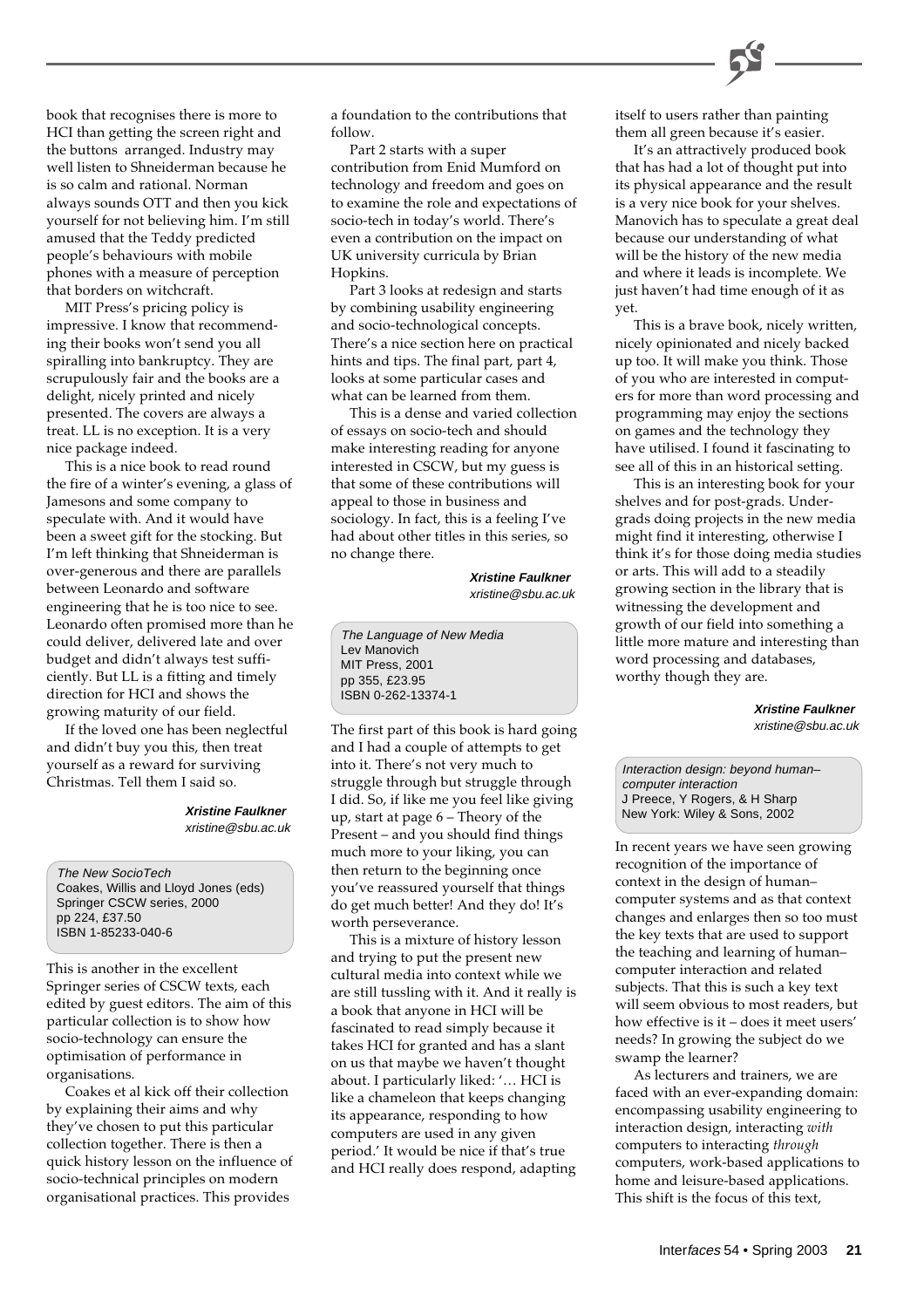which, in the words of the authors, '*is concerned with the broader scope of issues, topics, and paradigms than has traditionally been the scope of hci*'.

The central theme of this book, however, remains the same – the focus is on understanding the user, the centrality of evaluation, closely interleaved with design as an iterative process. However, the scope has been broadened through consideration of a wider range of application areas and application types, ranging from personal devices (mobile phones) and applications (desktop diaries) to workbased systems (phone-based response systems). Understanding users goes beyond exploring basic cognitive psychology to exploring social aspects including collaboration and affective issues. A range of design approaches are explored, followed by evaluation. The book then concludes with detailed case-studies, which help bring the preceding theory alive.

A user-centred or rather learnercentred approach is taken to the design of the book with a number of supportive features to encourage learners to engage with the text. I have been using it for two semesters now, with third year students (CO32005 Interaction Design), and the time seems right for a review.

Each chapter opens with an introduction setting the scene, and the aims of the chapter are then outlined – although these are couched in terms of what the chapter seeks to do (e.g., '*describe what is involved in the process of ID*'), they can also be thought of as learning outcomes; that is, what the learner can do after completing the chapter. I would have preferred to see them written more directly in that way. A small difference, perhaps, but one that highlights the need for active involvement of the learner rather than more passive reading, particularly when the underlying philosophy is to engage the learner in activities, which are interspersed through the text. These can be used as the basis of classroom discussion and more openended assignments which could form the basis of the courseworks or tutorial work. Summaries are also provided along with suggestions for further reading.

One feature that I particularly liked was the inclusion of dilemmas, which encourage reflection and introduce learners to some of the decisions and

compromises they will be faced with as designers. This helps to illustrate that design is a thinking process – not just following a series of steps.

There were also a number of interviews with well-known practitioners and designers, which helps to make the subject real. This is further reinforced through the case studies presented in the final chapter.

The authors have sought to relate the subject to the learner's own experience of using interactive devices, encouraging them to reflect on their experiences of using poorly designed systems. Examples such as mobile phones work particularly well – most students (if not their lecturers) have experience of using these and I have certainly found that exercises on phone design and other familiar devices are generally successful in prompting discussion in my own classes.

The book is supported with a web site ([http://www.ID-Book.com](http://www.ID-Book.com/)),which has a range of resources, including sample lecture slides, to complement each chapter, as well as links to case studies, interactive applications that learners can use, and a discussion corner for students.

In the opening section, the authors explore different ways in which the text can be used to support teaching and learning. I found these interesting and they reflected some tensions that I have been grappling with in teaching my own module.

Whilst we all stress that design is a highly iterative process and highlight the centrality of evaluation to our students – there is a tendency to structure our teaching in a linear way. For example, in the past I have started with exploring 'what is HCI/ID?', then gone on to examine understanding the user, followed by the design process and finally coming to evaluation at the end. As a result some students may then view design as a series of stages with evaluation done at the end, rather than as an iterative process with evaluation central to the whole lifecycle. (I have thought about starting with evaluation but if you have not explored design, and understanding the user, it makes it difficult then to discuss criteria for evaluation).

One solution may be to adopt a spiral approach to delivery – perhaps focusing on a broad overview in the first couple of weeks – looking at key issues in the discipline (Ch 1), the

design process (Ch 6) and evaluation (Ch 10), then returning to explore user issues in more depth, more design and more evaluation, ending with some case studies or interleaving these throughout. The authors helpfully provide in the preface a number of such possible routes through the text, for different scenarios (or perhaps personas!).

However, achieving all this in the 12 weeks of class contact that my university's modular structure supports will be challenging! The authors suggest that 15 chapters = one per week for a semester but this does not reflect UK teaching. In any case, most of the chapters seem too much for a typical student's learning in a week of a single 15-credit module.

Perhaps we will explore this area further in the forthcoming HCI Educators' workshop ([www.hcie2003.org](http://www.hcie2003.org/)).

All in all I have found this to be a useful book and one that I will continue to recommend to my students and to integrate into my teaching. Anecdotal feedback from students suggests that they too enjoy it, but perhaps what I should do next is a more detailed evaluation with them.

> **Sandra Cairncross** s.cairncross@napier.ac.uk

Software Design – Cognitive Aspects Françoise Détienne, trans. and ed. by Frank Bolt Springer Practitioner Series, 2002 pp 139, £29.50 ISBN: 1-85233-253-0

I still, some sixteen years on, have Proustian flashbacks to the place and time, an under-heated lab at 3am on an Autumn morning with a deadline looming, when I 'got' Pascal. The rigid syntax suddenly seemed capable of expressing my sloppy ideas as well as the sloppy Basic I had been hacking in for a short time previously.

I have used a lot of languages since, if only for just a single term, but have never had to question how it is that I am able to program, nor what my learning processes were before my moment of epiphany, or since. The dreaded moment comes in most lecturing careers, though, when the words 'Computer Programming 1' appears on one's list of duties for the coming academic year. Seemingly to one's rescue comes this book, which the purchaser hopes might explain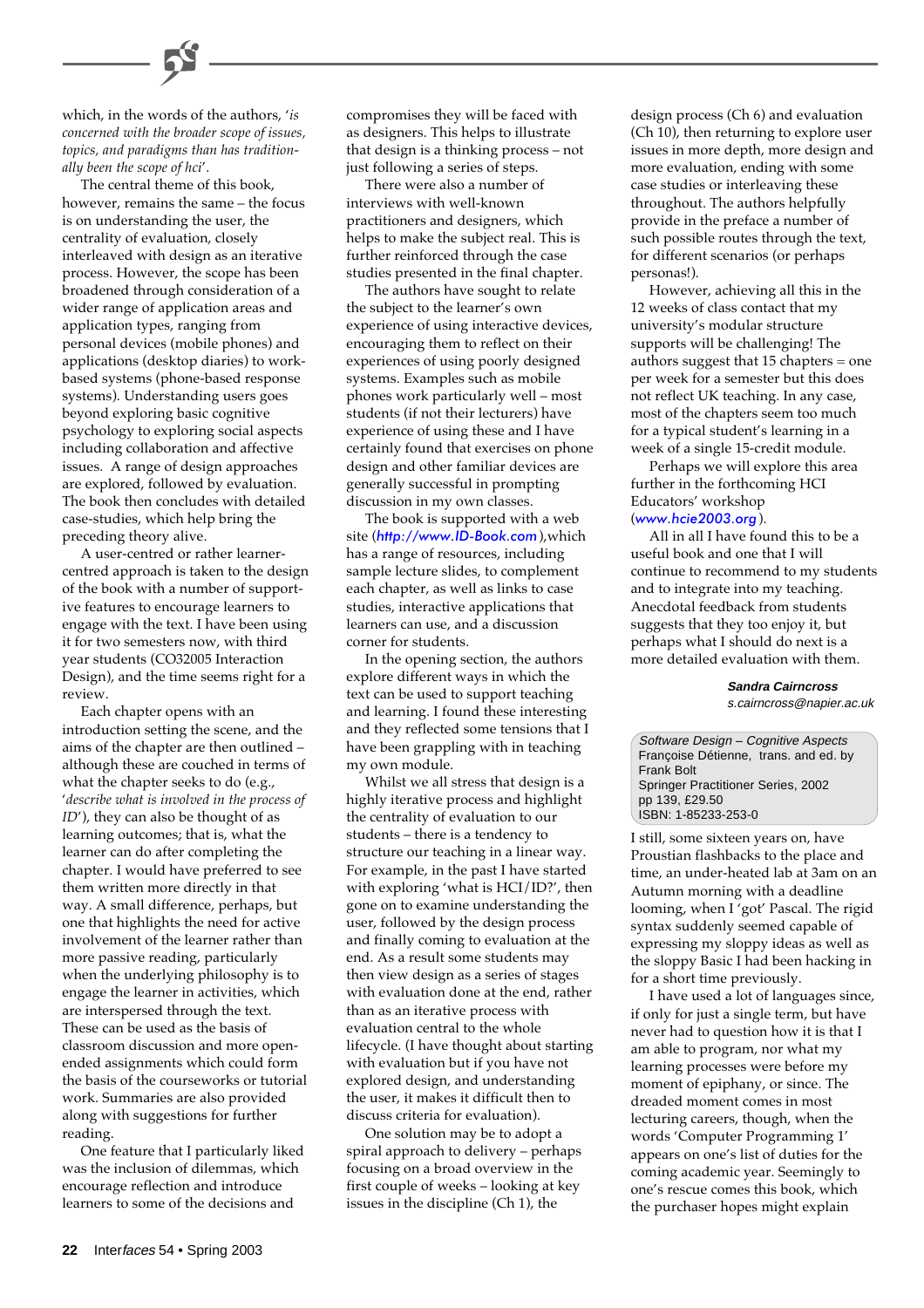

how it was that they were able to learn to program and how they now might teach others, or enable others' learning as QAA-speak would have it. So have we been thrown a life belt, or a ring of lead?

The field of the psychology of programming has always seemed confusing. Despite the high numbers of people who take up programming as a career (according to figures, as far back as 1988, 100,000 people in the US became professional programmers that year), the academic population studying how programmers learn and work has appeared small. There seem, to an outsider from a related discipline, to be very few conference series at which researchers meet, and the literature amounts to a very small number of books (most out of print) and a comparatively small number of articles (scattered across unfamiliar journals).

To someone who randomly samples these articles, their results seem contradictory. There appears to be no agreement on which theoretical frameworks and experimental methods to adopt, and (muchneeded?) educational models are absent. Détienne is a major figure in the psychology of programming, and the reader might hope that she can explain the issues that researchers address, that she can make sense of the field to the newcomer, and that she can offer practical wisdom on how teachers can address profound, but seemingly vague, concepts such as design, quality, and expertise. The reader expecting, or hoping for, these things, is unfortunately likely to feel short-changed.

The book begins by telling the history of the psychology of programming, which is a short one divided into two periods. The first of these was the 1970s, which in Détienne's view was characterised by a bias towards experimentation, a theory void, and abuse of then mainstream cognitive psychology to fill this void. The second period demonstrated a shift, still evident in work today, to a greater emphasis on theory employing ideas that ironically came to prominence during the 1970s, such as Kintsch's work on understanding texts, Rosch's results in categorisation, cognitive and educational models of learning, knowledge representation models such as schemas and frames, and Newell and Simon's work on problem solving.

These ideas are revisited during the remainder of the book as Détienne surveys definitions of what a computer program actually is, how one is designed, how an existing one is read for understanding and documenting, and how modules and objects are reused. The last two of these are welcome in that they address two important issues: the rise of open source development; and fast turnover in staff resulting in programmers not just having to work on modules without knowing the big picture of the several thousand, or million, line programs they are contributing to, but also having to complete or maintain modules that they themselves did not begin or code.

This book, however, never manages to be more than a surprisingly short survey of the field. It is disappointingly short if one considers its price. While a valuable primer and useful in giving a fairly complete reading list to embark on, the short length of some of the sections gives them the feel of being little more than an annotated bibliography.

The longer sections also feel light. While always readable, they do little more than survey and summarise results, but not in a way that allows wider conclusions to be drawn. The feelings of confusion are only eased, not calmed completely. The literature still seems scattered; major theoretical and methodological differences are apparent; and too often still it appears that toy problems are considered when we are educating students to embark on projects that rival the great civil engineering feats in terms of time scale and workforce.

While Détienne concludes each chapter with research suggestions and practical advice, the lack of depth in the preceding discussion makes them feel disconnected and not satisfactorily justified. Often these amount to little more than a paragraph of citations. Détienne has, I think, written the right text for the wrong book. If her chapters were opening remarks to sections of a book in the Morgan Kaufmann 'Readings in' series, say, I would praise what she has achieved. Without the papers themselves being contained in the same volume, or a far more indepth work being undertaken, the questions to which I, and probably

many others, seek answers are just better formulated, but certainly not answered. Writing my slides and lab exercises is postponed still until after I fill in a very large number of interlibrary loan requests.

> **Mark Treglown** mzt@cs.nott.ac.uk

User-Centred Requirements Engineering Alistair Sutcliffe Springer, 2002 pp 215, RRP: EUR59,95 £40.00 ISBN: 1-85233-517-3

This book is hard work. It's not that the content is hard work; it's the layout. It's very densely set out with one of the smallest fonts in existence, and with lines close together. And it's justified both sides with hyphenation used to make the lines fit. The result is a strange jerkiness that reminds me of reading aloud at junior school. By some strange quirk of fate, 'systems' finds itself inevitably in the position where it's split to 'sys-tems', and 'lan-guage' also suffers but not so much as 'automati-cally.' Obviously, along with the times tables, no one bothers to teach when and where it's ok to split words with a hyphen so it's far off being an easy read, I warn you, and that's a shame because the author isn't to blame for that. The typesetter has left the poor author stuttering along through requirements engineering in a way that makes the whole thing almost as slow as requirements gathering itself.

However, despite Springer's attempts to make requirements engineering even more unpalatable than it is (it has to be done; people don't like doing it), this is actually a very useful book with which, from the point of view of writing and referencing, I have no gripes. It's been scrupulously researched and there are references enough to make me happy. They appear as a long impressive list at the back although I do wish they'd also be presented at the end of each chapter. I get fed up with turning to the back every time I want to check something. Also, against all odds, Springer found an even smaller font for the references so checking citations is no easy matter.

Having said that, the writing is very clear, the language is simple and Sutcliffe avoids those long involved sentences that put students off. But the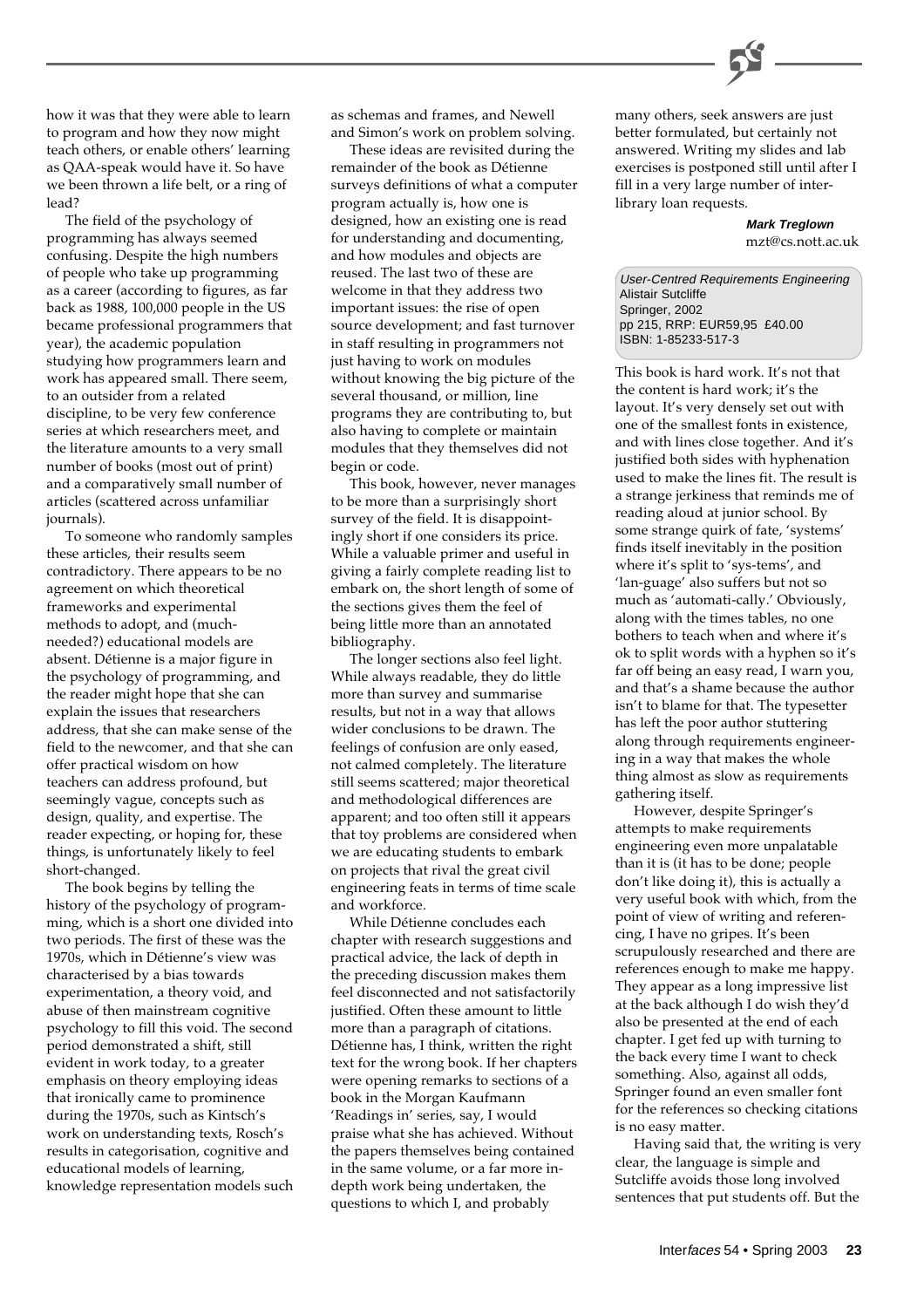blurb writer says this is a book designed for graduate courses (actually undergrads will manage this as well) so there's no surprise there. Sutcliffe gives the impression that he knows what students are really like and that he isn't pretending to write for them while actually trying to impress academics instead.

There's a nice introduction, setting out the history of RE and a set of good reasons for doing it and getting it right. Sutcliffe avoids the passionate and the self-righteousness and simply explains it as it is. Even the most careless of systems builders would have to listen to his reasoning. It's flawless. After the introduction there are sections on understanding people (from a requirements point of view) but there are some interesting inclusions here on memory, problem solving, attention and arousal – I can understand his reasons for that but found myself a little impatient to get on with the story. Sections on power and trust though are needful. Getting end users to trust you as you do your requirements gathering can be hard work and understanding that power is one of the motivators and trust once lost is hard to get back, is a good lesson to give us here. Again, Sutcliffe is dispassionate and that tone is successful.

There follow chapters on RE tasks and processes – that is, how to go about it and what to use. There's a well-needed section on understanding requirements conversations and an introduction to discourse theory. Again, this is a timely inclusion. The book goes on to show how the problems must be represented and then to look at scenario-based requirements engineering and requirements for safety critical systems.

The final chapter looks at the future of RE and does some speculating based on fact. Don't expect to find Sutcliffe miraculously transformed into the Delphic Oracle or a *Star Trek* wannabe; his feet remain as throughout, firmly based in reality.

This is a different book from the Sommerville one and from a different angle. Sommerville offers an engineering approach to requirements; he recognises what the engineer needs to get in order to fulfil his engineering commitment to the user. Sutcliffe's is a user centred angle and he sees everything from a people perspective. The

two books complement each other rather than jostle for a place on your bookshelf. The library should definitely get a handful of copies. I think students will like this text.

The faults in this book are at Springer's door finally. I can't believe that Sutcliffe didn't rant and rave about the excessive use of hyphens that the page format has caused. You get used to it after a bit but then I expect you'd get used to banging your head against a brick wall as well. You could wait until Springer relent, produce the second edition and reformat. It certainly deserves to be a long runner. The content is truly excellent; it's the readability that got to me. Or you could gird your loins and tackle it as it is. I girded and am glad that I did. But I'm not going to make you lot strip for action and I'm not going to specul-ate. You must decide for yours-elves.

> **Xristine Faulkner** xristine@sbu.ac.uk

Pleasure with Products: Beyond Usability William S. Green and Patrick W. Jordan (eds) Taylor and Francis, 2002 ISBN 0-415-23704-1

This new book of invited contributions 'from leading practitioners in both industry and academia' fleshes out the 'New Human Factors'. The new publication consists of two sections. The first, entitled 'Beyond Usability', contains 12 articles ranging from discourses on luxury products to empirical studies of people and product interaction.

The *Design Techniques* section is made up of 17 articles. These are based on case studies that encompass all areas of design, from the motor industry to the web. The book is unique, in bringing together such a range of contributors, but it is not perfect. The quality of the work and the writing is uneven; the editing could be better; even the co-editor's introduction quotes 'Beaudrillard' (sic). There is a healthy bias towards Scandinavia, and to design and innovation. The publishers point the book toward Human Factors specialists and designers, although its market is wider. I would argue that its real constituency contains students, researchers and designers wishing to develop new skills and knowledge.

The style is refreshing, although maybe somewhat academic for some. But this reflects the complexity of the issues it deals with and is a welcome change from the dumbed-down literature on usability.

Patrick Jordan has staked his claim on the future of new human factors. In *Designing Pleasurable Products; an introduction to the new human factors,* he argued for design research to move beyond usability to embrace a holistic view of people and products. He contends that in assisting the design of pleasurable products the 'new human factors' adds value to product users and manufacturers. In this classic book, he illustrated the transience of usability through a hierarchy of user needs. This pyramid model has safety and well-being at ground level, with functionality and then usability (first and second floors), leading up to the apex of pleasure. He then fitted out the concept of pleasure in terms of its component parts: 'Socio-Pleasure', 'Psycho-Pleasure', 'Ideo-Pleasure' and 'Physio-Pleasure'. The new publication takes these ideas and develops them.

Most contributors to *Pleasure with Products: Beyond Usability* justify their adoption of moving beyond usability. In some cases the rationale seems elusive, so that "The 'aestheticisation of everyday life', individuality, and the rise of the inner oriented, self searching consumer are evident in many contemporary lifecycle descriptions" (p78) is asserted without evidence. Others' reasons for the shift from old usability are more verifiable. The discretionary use of technology, the complexity of consumer preference and expectations, the limitations of a focus on evaluation and problem finding, the character of people's relationship with products are all marshalled in to justify the move. And these are all just reasons for expanding the subjective aspect of product interaction. Usability is not jettisoned, but is inadequate to account for the whole people–product relationship. But just how new are the 'new human factors'? In terms of research, empirical aesthetics goes back to the nineteenth century with Fechner. Theories of product language go back to the 1970s. And, arguably, trained designers have always considered the experiential aspects of design. Raymond Loewy (think Lucky Strike,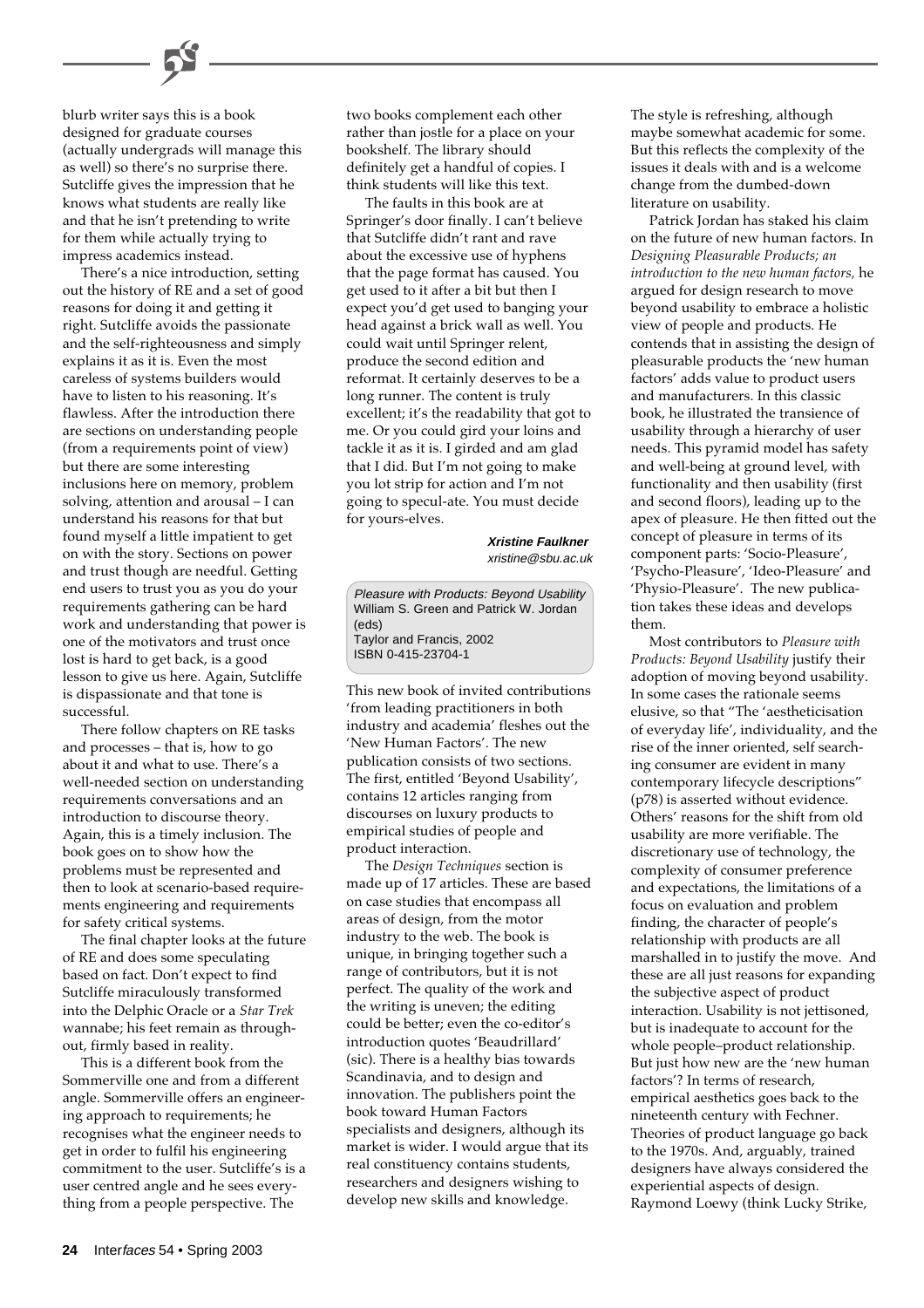

So what does pleasure with products mean? *Pleasure* is defined in the introduction as 'A feeling of satisfaction or joy: sensuous enjoyment as an object in life'. 'Pleasure with products' is therefore the *experience* of *positive feelings* accessed through the *senses* with '*an object in life*' – an artefact that has *meaning* to us. Thus many of the contributors investigate the sensory experience; for instance, Alistair Macdonald develops Dreyfuss's Environmental Tolerance Zone. Others look at positive feelings of product use; Jan Noyes and Richard Littledale investigate the role of play in attitudes to computers. Many contributors investigate the meanings of products to people and their relationships with products, including Mirja Kälviäinen's excellent chapter on consumer taste.

The book starts to build on what seems to be a growing consensus around what we might call experience design. Whilst the book offers many examples, Rothstein's 'a(x4)' method is characteristic of the move toward the

experiential in design. He argues that products have become indistinguishable commodities and that what distinguishes services and products is not their features but the experience of using them. Forget products, think experiences. He goes on to describe  $a(x4)'$  in terms of methodology, as 'a scenario building tool … created to explore and communicate stories about user experience'.

 $'A(x4)'$  is organised around actors, activities, artefacts and atmosphere and "in short ' $a(x4)$ ' integrates ethnographic and scenario-building methodologies. It specifically focuses on telling of stories about people's experience, an activity that both ethnography and scenario building share. Ethnography tells stories about the past or the present. Business and design scenarios tell stories about the future". Such qualitative and descriptive methods that put design as a research tool are common to many of the chapters in the new book. So that Kälviäinen's chapter alludes to 'methods of distinction and categorisation', projective techniques, the 'anthropological view' and 'staging as the visualisation of taste'.

The range of materials presented in *Pleasure with Products: Beyond Usability* is impressive and ensures that a wide range of readers will value it. The HCI community are likely to appreciate the

empirical studies and the many examples of innovative design projects. The usability community should find the new design and evaluation methods useful. Designers will welcome the supporting role that design research is given in the various case studies, and an acknowledgement of the complexity of their task. Moreover, many of these examples integrate the roles of designers and researchers, utilising the designer's skills in visualisation – a far more harmonious relationship than the blame culture that prevailed in the early days of usability. I think that students, of any of the contributing disciplines, will get the most value from the book, from the succinct introductions to ethnography and Kansei Engineering to the wideranging and informed treatments of the issues. I enjoyed this book, but like other aspects of the 'new human factors', dislike the hyperbole. However, I look forward to any additions to the Jordan cannon; the latest is called '*How to Make Brilliant Stuff that People Love and Make Big Money Out of It*'. No one can argue with that.

#### **John Knight**

Birmingham Institute of Art and Design University of Central England John.knight@uce.ac.uk

# The Brits are Coming **Gilbert Cockton**

A BHCIG executive in-joke has cast me as Professor Evil, intent on taking over the HCI world. Luckily, I can see the funny side and there'll be no payback in the foreseeable future. Still, I'd agreed to chair CHI 2003 before Andrew Monk declared that he really had to stand down as BHCIG chair, and also before Brian Shackel had decided to step down as the UK's first HCI representative to TC13. So, all my 'promotion' chickens came home to roost at once. I was just a boy who couldn't say "No" (I can now, I assure you!)

The CHI 2003 chicken will be well and truly cooked by April 10, after which I'll be spending a lot more time with my family. Before then though, let's put the spotlight on this first CHI with European co-chairs (my co-chair is Panu Korhonen of Nokia).

You should have your CHI 2003 Advance Program [sic] by now. If not, visit [www.chi2003.org](http://www.chi2003.org/). You'll see the Brits are doing well. For example, the Equator project ([www.equator.ac.uk](http://www.equator.ac.uk/)) has had 5 full papers accepted out of a total of 72. You'll find more Brits among the full papers, as well as among tutorial presenters, panellists, demonstrations and the Design and Usability sessions. When the SIGs, posters and short talks come in, I expect to see more UK HCI specialists sharing the best of British HCI with the world.

CHI 2003 is in Fort Lauderdale. It's a lot warmer than Minneapolis and I hope to see as many BHCIG members there as possible. You can book your housing and register via www.chi2003.org. By the way, there are presentations from countries outside of the UK too! Catch up with the best of the world's HCI in Fort Lauderdale in April.

> **Gilbert Cockton** Gilbert.Cockton@sunderland.ac.uk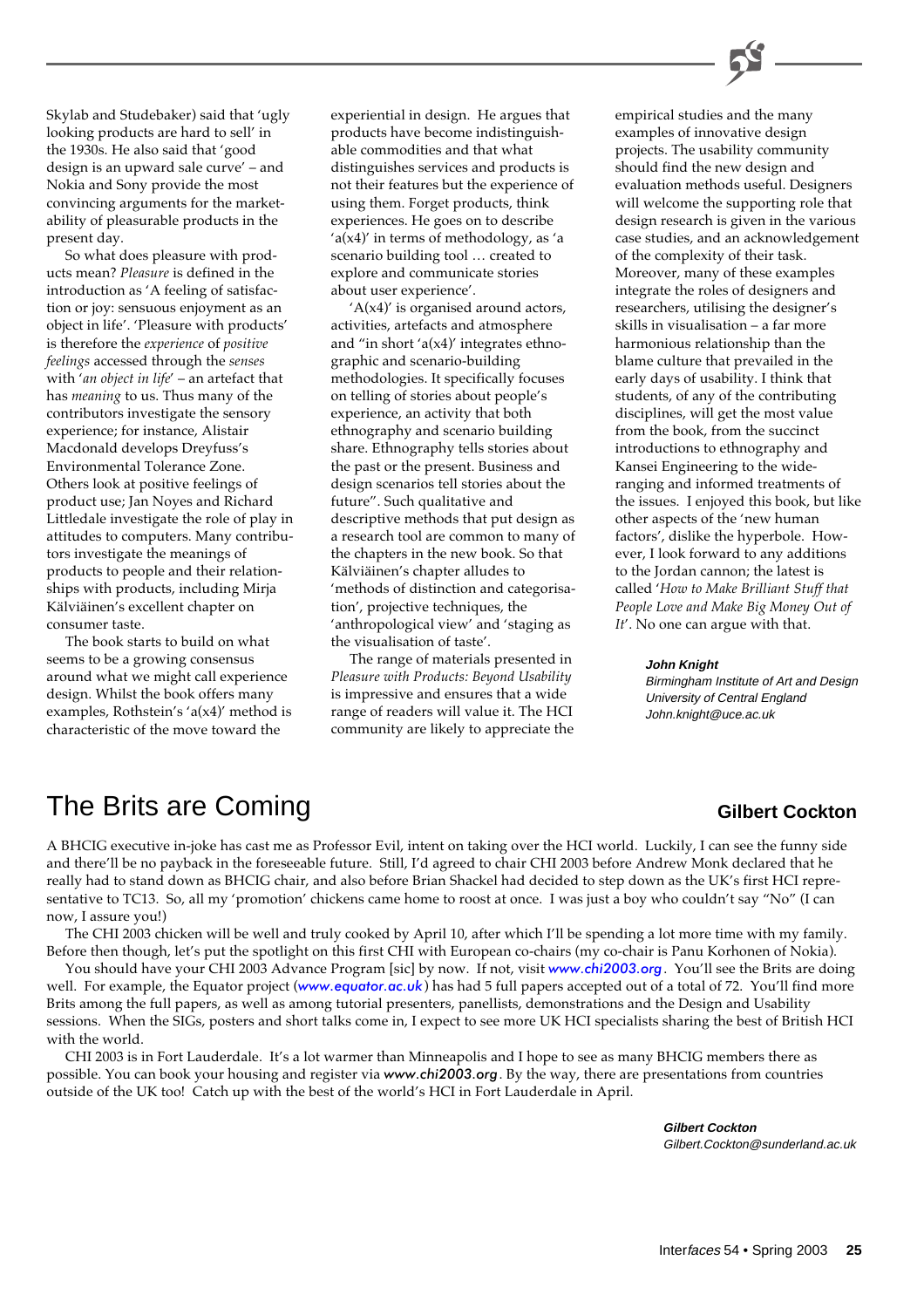



The retiring editor of Interfaces,Tom McEwan is a lecturer in the Multimedia and Interactive Systems Design Group at Napier University, where he launched the MSc in Interac-

tive Technologies for e-Commerce in 1999. He is communications chair of the British HCI Group, and has edited Interfaces for the last three years. His technology transfer programme (usability and DRM) with Dig ltd recently won TTI award.

Schooled in Scotland and Washington DC, he got a Maths degree from St Andrews, before spending most of the 1980s as a singer-songwriter on the UK campus circuit. When money ran out, he took an SSADM diploma in 1988 (Opening line from the course notes: "why SSADM? – for the users' sake!"). He worked for Unibit plc in Bradford, writing screeds of C for expert systems, before joining Unisys's Image Systems Group in Scotland and then Detroit, all the while playing blues harp in downtown bars and nipping off to Nashville to record.

After an MSc in Multimedia at Napier he joined a start-up called Delphic that did amazing things with multimedia in the 1990s – winning awards for visitor centre Archaeolink (1996), a networked multimedia expert system plus virtual flythrus based on Ordnance Survey digital maps, and BT National Business Communications mobile training centre (1997), which combined instructor-led MPEG video with XTOL handsets for feedback from the trainees.

#### *What is your idea of happiness?*

That moment on stage when you are so in tune with your audience, the environment and your motor skills that you play the instrument, or sing the song, better than you ever knew you could

*What is your greatest fear?*

I had pretty bad hearing loss before recent neurosurgery, and at one point they thought I would lose the ability to hear in stereo, which seemed heartbreaking at the time – worse than the fear of not surviving the op! So deafness … and snakes … really don't like them at all; they should be kicked out the country and sent to where they came from.

*With which historical figure do you most identify?*

Rabbie Burns and Hank Williams – they lived fast, loved hard, died young and left beautiful memories

# Profile Tom McEwan

*Which living person do you most admire?* The consummate contextual communicator – Bob Dylan – "he steals what he loves and he loves what he steals"

*What is the trait you most deplore in yourself?*

Inability to ask other people to do things I can do myself

*What is the trait you most deplore in others?*

Inability to recognise that this guy needs help but is too proud to ask

*What vehicles do you own?*

A Renault Scenic – perfect for a dad with a wife and three bored children

*What is your greatest extravagance?* Anything you can buy in PC Superstores

*What makes you feel most depressed?* Unused manuals, books etc for gadgets bought from PC superstores that I never did get any use out of

*What objects do you always carry with you?* Palm Tungsten, Wallet, Staff Card and, all too often, my four year old Sony Vaio that Brian Shackel praised at the Interact99 conference after-dinner speech, while I crawled under a table in embarrassment (Although drinking with L MacKinnon and F Culwin clearly hadn't helped.)

*What do you most dislike about your appearance?*

The thirty pounds of lard added over the last fifteen years after I stopped being a fulltime musician and started working at computers all day long

*What is your most unappealing habit?* Sitting at a computer all day long

*What is your favourite smell?* The beach at St Andrews on a Sunday morning in February

*What is your favourite word?* Just (that's just "just", and not "just just")

*On what occasions do you lie?* When sleeping

*Which words or phrases do you over-use?* Just just

*What is your favourite building?* Terminal 2 at Charles de Gaulle Airport

*What is your least favourite building* Terminal 1 at Charles de Gaulle

*What is your favourite journey?* The train(s) from Edinburgh to London to Paris to Angoulême to St Bryce. I've done it a few times and every year it gets shorter – one day it will bypass London

*What or who is the greatest love of your life?*

It had better be Sandra Cairncross, my wife, our daughter Anna, and my other children Kyle and Rosie.

*Which living person do you most despise?* Other than those who arranged the World Trade Centre atrocity? I find it hard to despise … but I'll make an effort for Jeremy Clarkson and the boy racers he inspires or maybe Brian Sewell and the sewage he spews.

*What is your greatest regret?* Not realising that I could have written papers about all the stuff we did in industry. At the time we were too busy doing it.

*When and where were you happiest?* I can think of lots of glory days at different stages of life, and these are pretty good times now. But for the ultimate no-worries-happiness, it would be in early '85, when I was touring the country, singing my songs to growing audiences with a new album out, I had mastered the recording studios, acoustic and electronic instruments, played with video and computers and anything seemed possible. I even got a good review in Electronics and Music Maker!

*How do you relax?*

Helping organise things for the HCI community. It's a never ending source of entertainment. How can so many intelligent people be unable to visualise anything until they see a prototype?

*What single thing would improve the quality of your life?*

Bluetooth devices, if I could afford them

*Which talent would you most like to have?* I'm not sure – probably decisiveness, but then again maybe not

*What would your motto be?* Always keep your commitments (it's an aspiration at present)

*What keeps you awake at night?* Remembering all the things I've promised to do and never managed to persuade anyone else to do instead

#### *How would you like to die?*

Backstage after a sell-out gig in some dingy club, preferably in my nineties!

*How would you like to be remembered?* As a great songwriter who was never really recognised in his lifetime except for the way he brought some notions of interactivity from music to HCI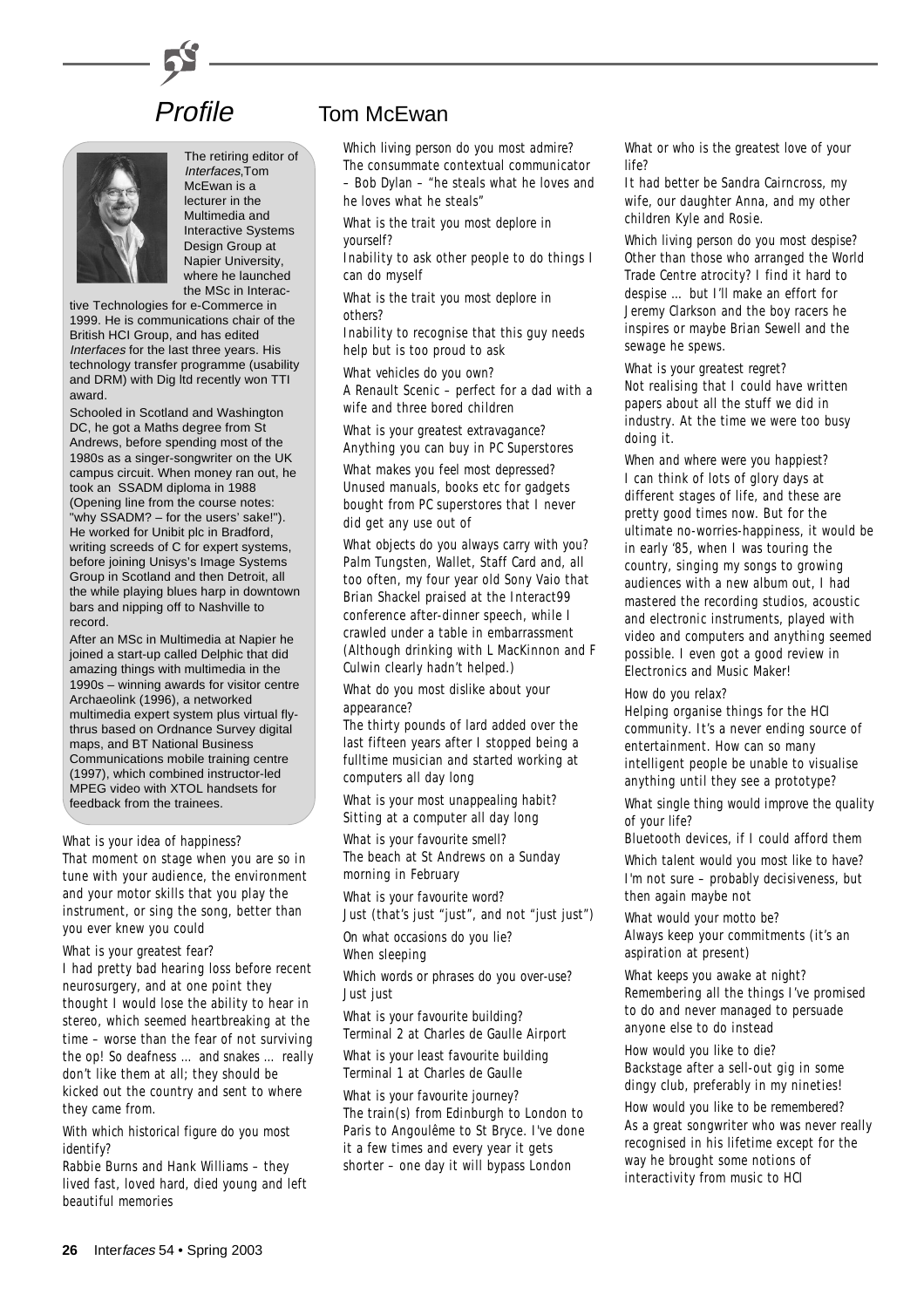| British HCI Group - Application Form 2003<br>Please print or type                                                                                                                                                                                                                                                                                                                                            |                                                                                                                                                                                                                                                           |
|--------------------------------------------------------------------------------------------------------------------------------------------------------------------------------------------------------------------------------------------------------------------------------------------------------------------------------------------------------------------------------------------------------------|-----------------------------------------------------------------------------------------------------------------------------------------------------------------------------------------------------------------------------------------------------------|
| Contact Details (Give a personal contact when asking for Corporate Membership)                                                                                                                                                                                                                                                                                                                               | Membership Fee                                                                                                                                                                                                                                            |
| <br>Title.                                                                                                                                                                                                                                                                                                                                                                                                   | Membership classes and fees for 2003 are:                                                                                                                                                                                                                 |
| $\vdots$<br>Work Address                                                                                                                                                                                                                                                                                                                                                                                     | Student $£10$<br>Non BCS Member £30<br><b>BCS Member £25</b>                                                                                                                                                                                              |
| $\vdots$<br>Fax.<br>Tel                                                                                                                                                                                                                                                                                                                                                                                      | Interfaces and other mailings; membership rate for any 4 individuals at British HCI<br>Corporate £195 $\Box$ Corporate membership entitles the organisation to 8 copies of<br>Group events, as well as, a free one-page entry in the membership handbook. |
| ŧ                                                                                                                                                                                                                                                                                                                                                                                                            | Journal Subscription to 'Interacting with Computers'                                                                                                                                                                                                      |
| $\vdots$<br>$\vdots$                                                                                                                                                                                                                                                                                                                                                                                         | The HCI Group manages a journal, Interacting with Computers, published quarterly by<br>Elsevier Science. Members may subscribe to this journal at a reduced rate.                                                                                         |
| Please send mailings to: my work address [62]; my home address                                                                                                                                                                                                                                                                                                                                               | $\overline{\mathbf{r}}$<br>Please send me Vol. 12 (2000) of Interacting with Computers (£52)                                                                                                                                                              |
| Membership Status                                                                                                                                                                                                                                                                                                                                                                                            | $\overline{u}$<br>Please send me Vols 11 & 12 of Interacting with Computers (£100)                                                                                                                                                                        |
| $\vdots$                                                                                                                                                                                                                                                                                                                                                                                                     | Please send me a free sample issue                                                                                                                                                                                                                        |
| $\vdots$<br>:<br>:<br>:<br>:<br>:<br>:                                                                                                                                                                                                                                                                                                                                                                       |                                                                                                                                                                                                                                                           |
| $\vdots$                                                                                                                                                                                                                                                                                                                                                                                                     | વન<br>Please enter the total amount for membership and subscriptions<br>$\overline{P}ayment$                                                                                                                                                              |
| Professional Interests (please indicate up to six areas of professional interest)                                                                                                                                                                                                                                                                                                                            | I enclose a cheque/postal order (in Pounds Sterling only please), made payable to                                                                                                                                                                         |
| $\vdots$                                                                                                                                                                                                                                                                                                                                                                                                     | <b>British HCI Group</b><br>ð                                                                                                                                                                                                                             |
| $\vdots$                                                                                                                                                                                                                                                                                                                                                                                                     | Please debit my Access/Visa/Mastercard                                                                                                                                                                                                                    |
|                                                                                                                                                                                                                                                                                                                                                                                                              | Expiry<br>Card number                                                                                                                                                                                                                                     |
| value to<br>The data on this form will be treated as confidential to the BCS. Names and address may be used,<br>under our strict control, for mailings judged by the British HCI Group Executive to be of<br>Data Protection Act<br>the membership.                                                                                                                                                          | The information provided on this form is to my knowledge correct and I agree to the<br>conditions stated.                                                                                                                                                 |
| <b>Membership Directory</b>                                                                                                                                                                                                                                                                                                                                                                                  |                                                                                                                                                                                                                                                           |
| Do you wish your contact details and professional interests to be listed in the Membership Directory<br>you have<br>sent to all members of the group? (We will NOT use your home address, unless that is all<br>$\mathsf{\hat{z}}$<br>$Yes \Gamma$<br>given us.)                                                                                                                                             | Card holder's name and address if different from above:                                                                                                                                                                                                   |
| <b>Getting Involved</b>                                                                                                                                                                                                                                                                                                                                                                                      | Send completed forms and cheques to:                                                                                                                                                                                                                      |
| We are always looking for people interested in contributing to HCI group activities by, writing for<br>able to<br>tact the<br>Interfaces magazine, helping run the annual conference or joining the executive. If you are<br>contribute in this way or if you have ideas for 1-day meetings or new activities please cont<br>membership secretary, Peter Wild (peter.wild@acm.org; Fax. +44(0) 1895 251686). | Queries about membership can also be e-mailed to: hci@bcs.org.uk<br><b>HCI Membership, British Computer Society,</b><br>1 Sanford Street, Swindon, SN1 1HJ, UK<br>$(Tel + 44(0)I7934I74I7)$                                                               |